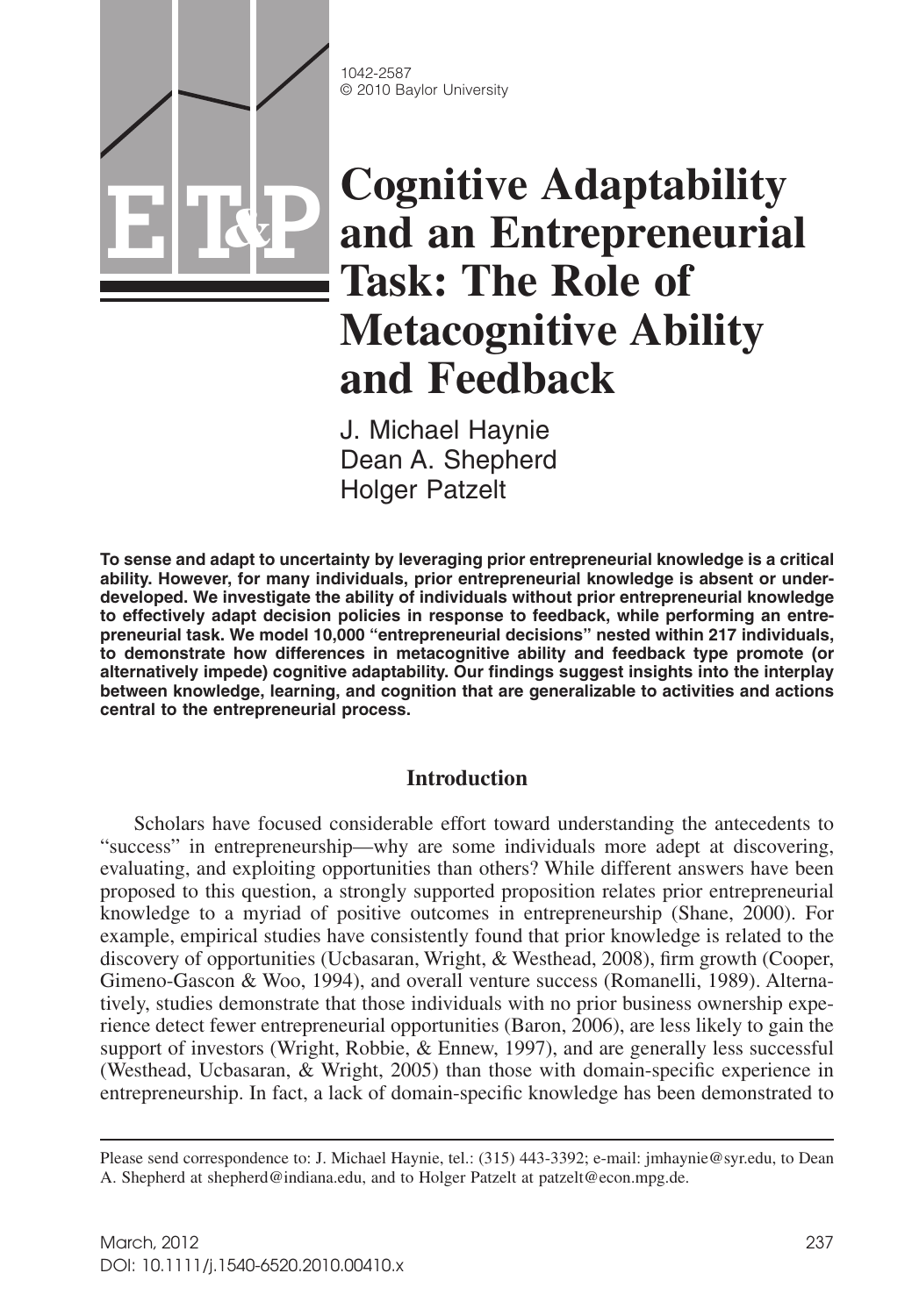predict business failure (Ucbasaran et al.; Shepherd, 2003; Song, Podoynitsyna, van der Bij, & Halman, 2008).

Thus, while the importance of prior knowledge has been the focus of much investigation, few researchers have purposefully investigated the other side of the "knowledge coin"—that is, what attributes or abilities of the individual might mitigate the seemingly negative consequences of a "knowledge deficit" and promote effective entrepreneurial decision making? We suggest that such a focus would complement extant literature that relates prior knowledge to important entrepreneurship outcomes, and would provide insight into how and why certain "outsiders" are able to develop more innovative offerings (Cliff, Jennings, & Greenwood, 2006), including those that fundamentally alter the nature of the industry (Christensen, 1997). One attribute that prior scholarship implies, as positioned to mitigate the challenges to effective entrepreneurial decision making in the face of a deficit of prior knowledge, is cognitive adaptability: *the ability to effectively and appropriately evolve or adapt decision policies (i.e., to learn) given feedback (inputs) from the environmental context in which cognitive processing is embedded.*

Cognitive adaptability is important in an entrepreneurial context because contemporary business environments are characterized by rapid, substantial, and discontinuous change (Hitt, 2000). To realize and sustain a competitive advantage in such a context, one must respond strategically and iteratively to changes in the organizations' environment (Hitt; Ireland & Hitt, 1999). To this end, Ireland and his colleagues describe the importance of cognitive tasks focused on self-reflection and adaptation, and cognitive strategies based on revisiting "deceptively simple questions" about what one believes to be true about markets and the organization (Ireland, Hitt, & Sirmon, 2003). Entrepreneurs must "rethink current strategic actions, organization structure, communication systems, corporate culture, asset deployment, investment strategies, in short every aspect of an organization's operation and long term health (Hitt, Keats, & DeMarie, 1998, p. 26)." Thus, it is important for entrepreneurs to cultivate a mindset that enables adaptable decision making; a mindset that is both self-reflective and self-regulatory, and that allows the individual to think beyond biases embedded in existing sense-making mechanisms so as to appropriately interpret the cause–effect relationships represented by environmental feedback (Hitt; McGrath & MacMillan, 2000). While the discussion above highlights the important role that cognitive adaptability may play in the entrepreneurial process, findings from both the management and entrepreneurship literatures suggest that realizing an adaptable mindset is difficult.

For example, studies of counterfactual thinking (Baron, 2000), biases in scripts and schema (Mitchell, Smith, Seawright, & Morse, 2000), the extensive use of heuristics (Alvarez & Busenitz, 2001), and overconfidence bias (Busenitz & Barney, 1997; Hayward, Shepherd, & Griffin, 2006) suggest that entrepreneurs often rely on previously learned responses in the face of dynamic decision tasks. To date, psychologists investigating adaptable reasoning in a managerial context have focused on differences between individuals in terms of the detection and interpretation of information about change (Aguilar, 1967; Dutton & Duncan, 1987), problem formulation and sensing (Keisler & Sproul, 1982; Lyles & Mitroff, 1980), normative models of strategic diagnosis (Ansoff, 1979; Nutt, 1979), and the effectiveness of the behavioral response (Dutton & Duncan; Dutton & Jackson, 1987). This research generally centers on individual differences in terms of how decision makers gather and assign meaning to decision cues, and does not specifically address the mechanisms that relate to *how* information is processed and subsequently incorporated as part of an iterative decision process. In the current study, it is our purpose to focus on the cognitive mechanisms that might represent, at least in part,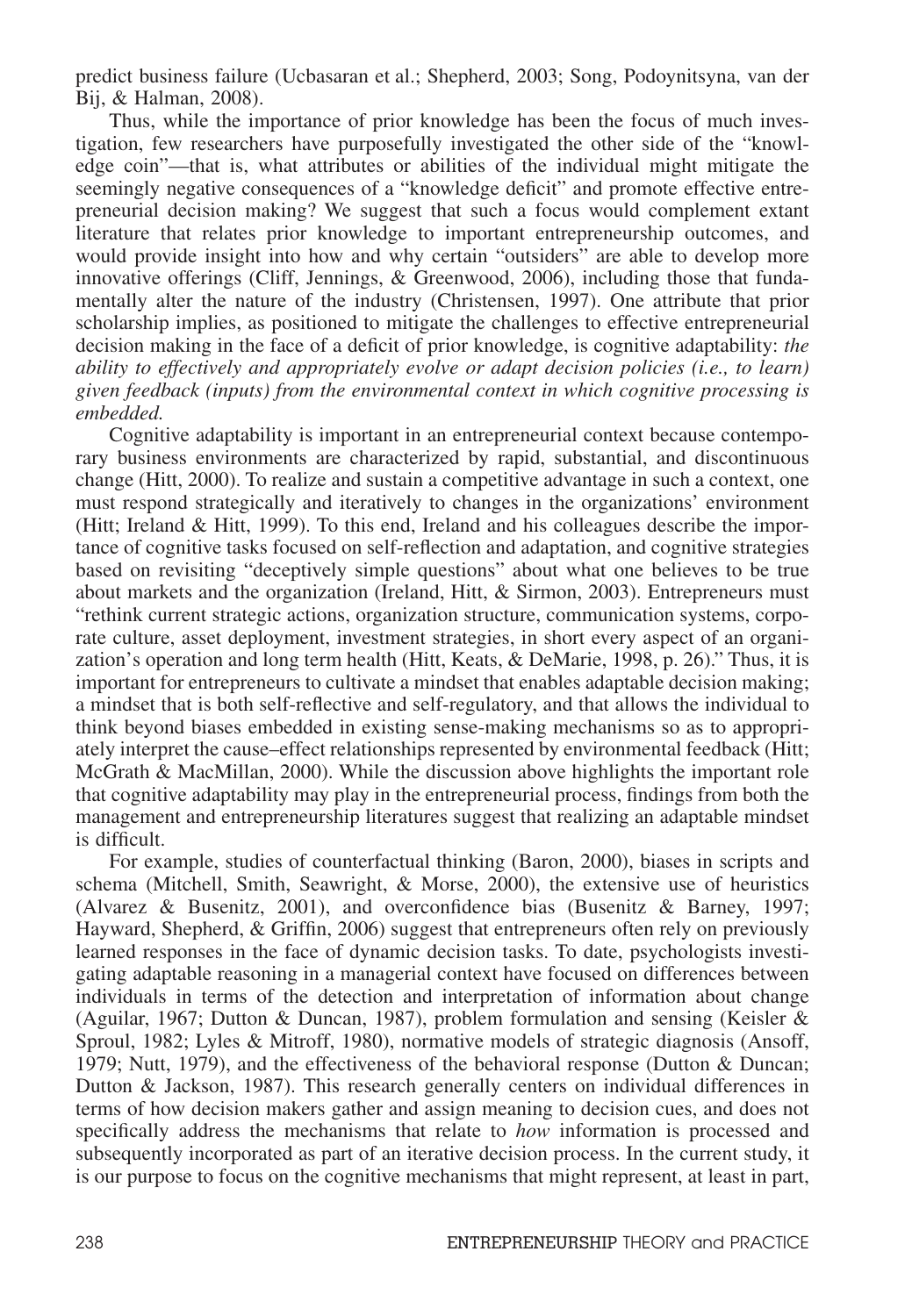the origins of cognitive adaptability—therefore, we pursue a different approach relative to much of the literature cited above.

As a first step toward investigating the antecedents to cognitive adaptability, we build on theory and findings that relate cognitive adaptability to metacognitive processing (Earley, Connolly & Ekegren, 1989; Haynie, Shepherd, Mosakowski, & Earley, 2009). Metacognition represents the control that individuals have over their own learning and cognitions, as a function of a differing ability (between individuals) to be self-reflective and consider alternative cognitive strategies in light of a changing environment (Flavell, 1979, 1987; Schraw & Dennison, 1994). Specifically, we investigate the conjoint influence of metacognitive ability (Flavell) and feedback type (Balzer, Doherty, & O'Connor, 1989) on the adaptive decision making of 217 individuals engaged in a dynamic, entrepreneurial task—*importantly, a task in which our sample has no prior experience*. A lack of prior knowledge of the entrepreneurial process is an important characteristic of our sample because such prior knowledge would likely confound the true nature of the theoretical construct, which is the focus of our investigation; that is, the concomitant role that metacognition and feedback type play in facilitating cognitive adaptability. In terms of our research design, we respond to calls from Baron and Ward (2004) to apply both measures and methods developed in the field of cognitive science to further the field's understanding of cognitive processes central to entrepreneurship. To that end, we design a complex laboratory experiment that requires respondents to engage in a series of entrepreneurial decision tasks. Importantly, we highlight the environmental cues that should be considered relevant in their decisions, and we also specify *how* those cues are to be interpreted by way of feedback provided to each participant throughout the experiment. This feedback is based on our analysis of the decision policies of a large sample of expert entrepreneurs that performed each of the decision tasks represented in the experiment. This design allows us to focus very precisely on differences across individuals in terms of the ability to effectively adapt existing decision policies in response to feedback when performing an entrepreneurial task, as a consequence of differences in metacognitive ability, and the type of feedback available to the decision maker (*experimental manipulation*: cognitive feedback vs. outcome feedback). We suggest that this study represents a first step toward teasing apart the complex interplay between knowledge, learning, and cognition in an entrepreneurial context. Our findings are broadly generalizable to a myriad of activities and actions central to the entrepreneurial process, and we highlight two important contributions of this research.

First, this article makes a contribution to the entrepreneurial decision-making literature, specifically related to the role of prior knowledge in decision processes. Research in this area has increased our understanding of the role of pattern recognition (Baron, 2006; Baron & Ensley, 2006), reasoning strategy (Sarasvathy, 2001), and heuristics based on knowledge structures and schemas (Mitchell et al., 2000). In the current study, we complement and extend these studies by investigating individual differences in metacognitive ability as impacting cognitive adaptability when facing a dynamic, iterative decision task. We represent metacognitive ability as an attribute that might mitigate the seemingly negative consequences of a "knowledge deficit" to promote effective entrepreneurial decision making. We find that an individual's metacognitive ability helps explain why some individuals inexperienced in the entrepreneurial process are better able to use feedback than others, to appropriately adapt their decision policy consistent with the decision policies of a sample of expert entrepreneurs. Metacognition represents an individual difference variable that can help explain the assimilation of new information into new knowledge, and extend our understanding of the cognitive factors that influence entrepreneurial decision making.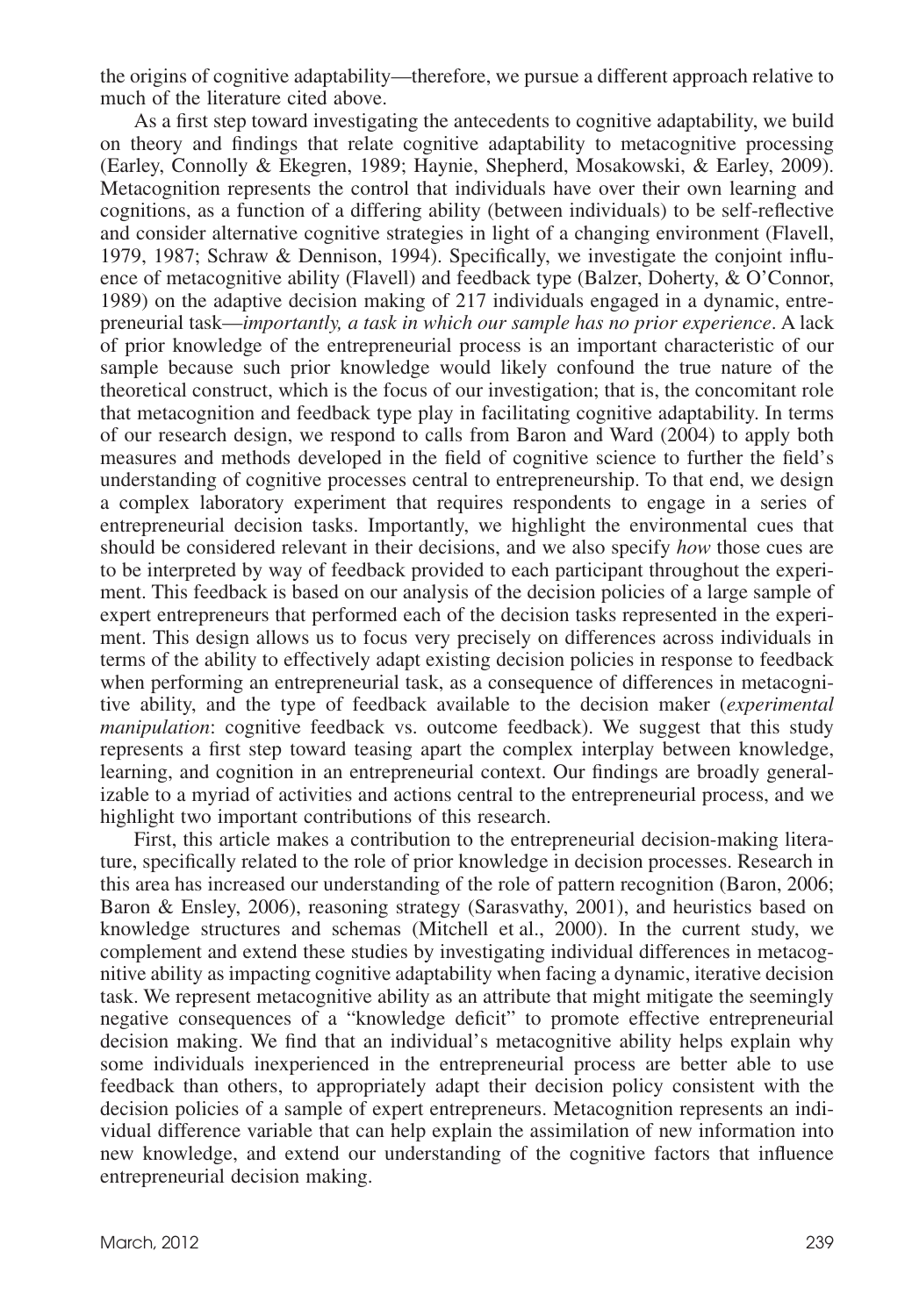Second, this research extends our understanding of the role that environmental feedback plays in the entrepreneurial decision-making process—specifically decision making under conditions of dynamism. Although the benefits of cognitive over outcome-type feedback are established in the literature (e.g., Balzer et al., 1989; Remus, O'Conner, & Griggs, 1996), little attention has been given to individual differences in entrepreneurs' ability to "make the most" of feedback. For example, some individuals might be more adept than others at learning from cognitive feedback by integrating the relationships between the task, the feedback, and their own decision policies. We hypothesize that the answer to this question is "yes," and suggest differences in metacognitive ability as a partial explanation. By both controlling for, and also manipulating feedback in a controlled, experimental setting, we are able to empirically illustrate the role that metacognitive ability plays in learning how to adapt when performing an entrepreneurial task.

In what follows, we discuss the application of metacognition in the context of decision making and learning, and then focus specifically on the interplay between metacognitive ability and environmental feedback in promoting (or impeding) effective adaptation in the context of a dynamic, entrepreneurial decision task. Specifically, we propose a series of hypotheses positioned to investigate the role of metacognitive ability and feedback type on the cognitive adaptability of individuals inexperienced in the entrepreneurial process, and then report the results of our tests of these hypotheses. Finally, we offer a concluding discussion on implications and future opportunities given the findings of this research.

#### **Theoretical Background and Hypotheses**

#### **Metacognition and Adaptable Decision Making**

Schraw and Dennison (1994) define metacognition as the ability to understand, control, and reflect upon one's learning. Research focused on the role that metacognition plays in reasoning and cognitive functioning suggests a cognitive hierarchy, with metacognition describing the process of formulating strategies for processing a changing reality, which in turn serves to elicit a cognitive response. Metacognition captures cognitive processing at a more general, abstract level than cognition. Metacognitive abilities begin to develop at a very early age; research demonstrates that children as young as 4 years old begin to exhibit metacognitive abilities focused toward judgments about learning and self-regulation (Schneider, Visé, Lockl, & Nelson, 2000). The accuracy of metacognitive processing tends to increase with age (Koriat & Shitzer-Reichert, 2002), as metacognitive abilities continue to develop rapidly throughout childhood and adolescence. Metacognition assumes a central role in information processing by early adulthood (Zhang & RiCharde, 1999). Individuals vary in their metacognitive ability (Allen & Armour-Thomas, 1993), and there is evidence suggesting that metacognition can be developed through training (Schmidt & Ford, 2003). Further, Schraw and Dennison (p. 461) cite empirical studies indicating that metacognition is "separate from other cognitive constraints on learning" such that an individual's development and application of metacognitive processes cannot be predicted "with even a moderate degree of accuracy" from domain knowledge (Glenberg & Epstein, 1987) or intelligence (Sternberg, 1986).

The ability to understand, control, and reflect upon one's learning has important implications for decision making. Scholars have demonstrated that metacognition is related to the identification of multiple alternatives for framing a problem or decision task (Glasspool & Fox, 2005; Higham & Gerrard, 2005), and both the education and psychology literatures link metacognitive ability to creativity and the cognitive application of knowledge (Schraw, 1995, 1998). These same literatures also suggest that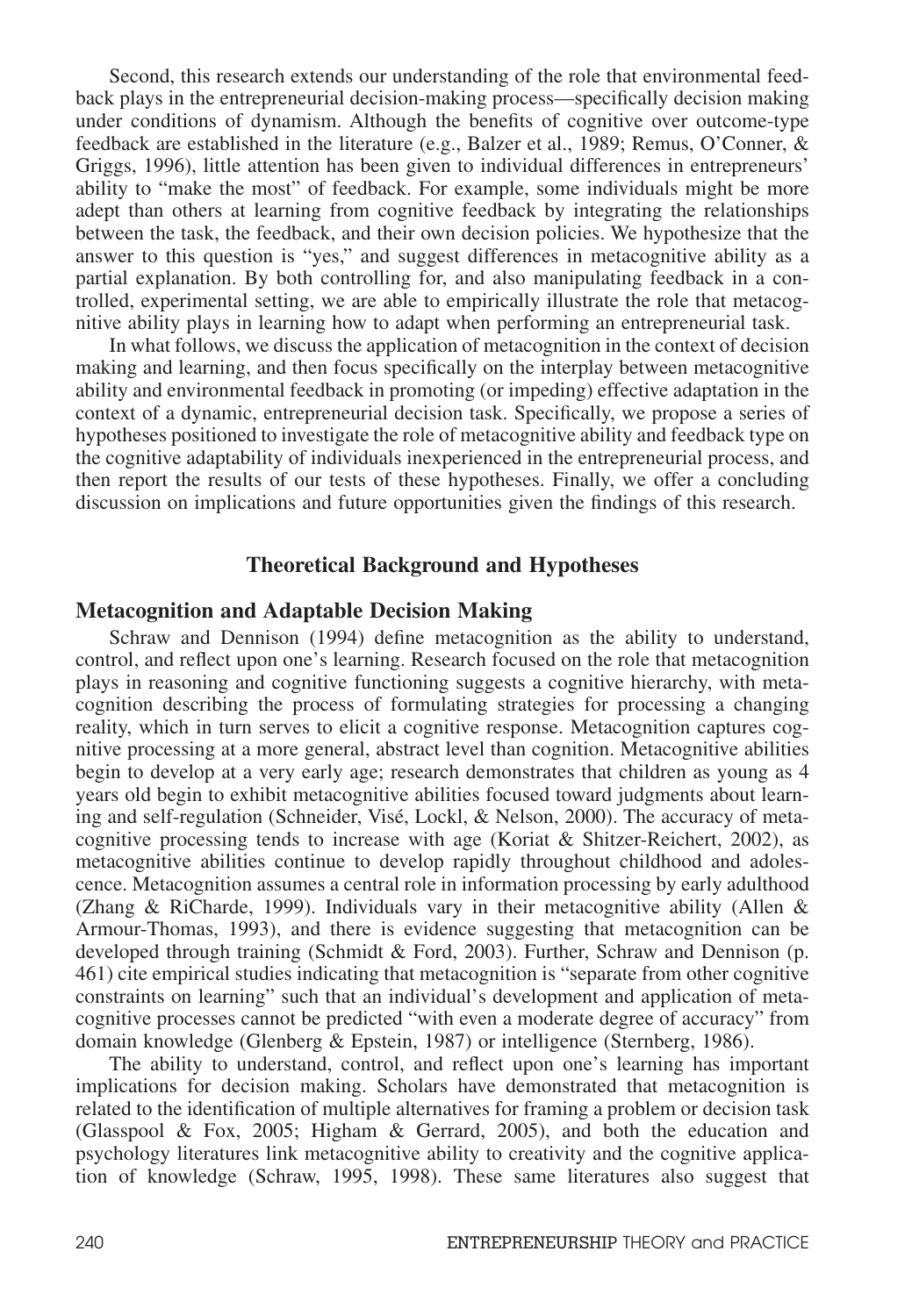individuals who access metacognitive processes are more adaptable given dynamic and uncertain contexts (Earley  $\&$  Ang, 2003), which can translate into superior performance (Garner & Alexander, 1989). For example, Staw and his colleagues demonstrate that metacognitive ability is positively related to selecting the most appropriate/effective strategy to pursue a given goal in light of the individual's motivations and environmental context (Staw & Boettger, 1990; Staw, Sandelands, & Dutton, 1981). Most recently, metacognition has been suggested to represent the cognitive basis of the "entrepreneurial mindset" (Haynie et al., 2009). Ultimately, the theorizing and findings detailed above relate metacognition to learning and effective decision making and is suggestive that decision makers who engage in metacognitive processes are more likely to: (1) recognize that there are multiple ways to analyze a situation, (2) consciously consider those alternatives, and (3) learn from feedback so as to inform future decisions.

Importantly, variability exists between individuals in metacognitive ability. One source of this variability can be represented by capturing differences between individuals in what the literature describes as metacognitive resources, specifically metacognitive knowledge, and metacognitive experience (Flavell, 1979, 1987). These metacognitive resources are the "building blocks" of one's metacognitive ability—the more developed, robust, and accessible these resources, the greater the metacognitive ability. This is because metacognitive knowledge and metacognitive experience contribute to "qualifying the implications of thought content" (Sanna & Schwarz, 2007, p. 173) as applied to a particular problem or situation given what an individual understands about people, tasks, strategy, themselves (intuitions, emotions, experiences, memories), and their own cognitive processes (Schraw & Dennison, 1994). Given the management literature's focus on knowledge and experience as related to decision making and performance, we focus our attention specifically on the role that metacognitive knowledge and experience play in informing metacognitive ability. Building upon the work of Flavell and others, in what follows, we distinguish between the two inputs to metacognitive ability: metacognitive knowledge and metacognitive experience.

*Metacognitive knowledge* refers to one's conscious understanding of cognitive matters as they relate to (1) people, (2) tasks, and (3) strategy (Flavell, 1987). Metacognitive knowledge of people reflects perceptions about how people think. Importantly, such knowledge reflects knowledge of others (i.e., a belief about how another person thinks, and knowledge that other people make mistakes in their thinking) and also knowledge of self (i.e., a belief that one is good at dealing with the "hard" numbers of a business and less competent in the "softer" tasks of human resource management). Metacognitive knowledge of tasks refers to the nature of information acquired by an individual given a task at hand. Metacognitive knowledge of tasks, in turn, influences how information is used in various contexts. For example, an entrepreneur may be required to prepare his or her pitch to a potential investor. The entrepreneur recognizes (metacognitive knowledge) the significance of the task with regard to the future of the venture, and therefore, invests considerable time and effort toward preparing the presentation. Less time will be invested when the same entrepreneur prepares a similar "pitch" for a banker, since this pitch is recognized (metacognitive knowledge) as less significant because the banker will base the decision primarily on the business's historical financial statements and less on the entrepreneur's vision.

Finally, metacognitive knowledge of strategy refers to procedures for ensuring that a cognitive strategy is appropriate for achieving some desired goal. The selection of a metacognitive strategy incorporates metacognitive knowledge of people and tasks. For the example of the entrepreneur preparing his or her first pitch to a potential investor, metacognitive knowledge of strategy might lead the entrepreneur to focus only on the size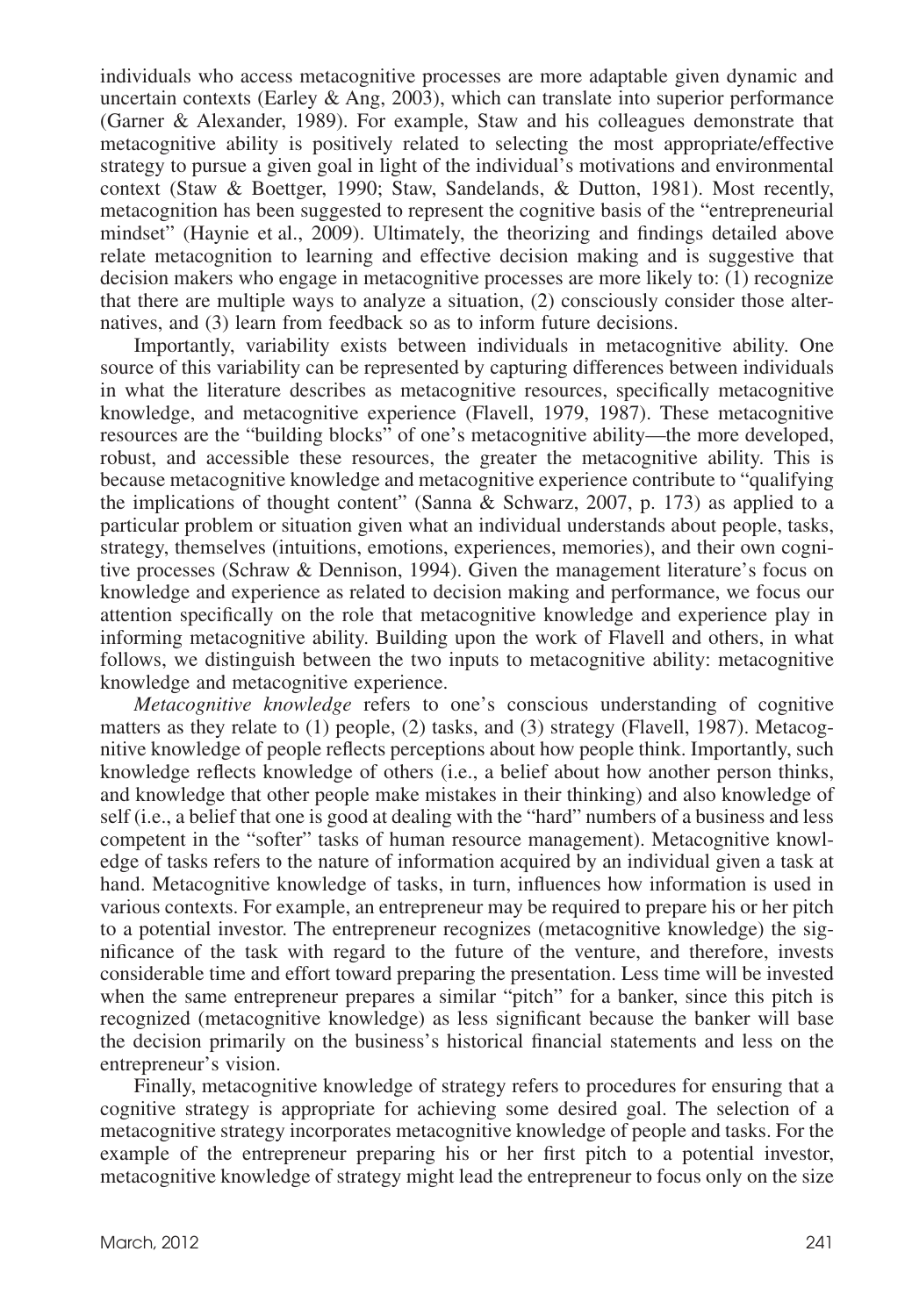and growth of the market targeted by the new technology as the best way to highlight the venture's upside potential and capture the potential investor's attention. The ability to access and draw upon one's understanding of cognitive matters as they relate to people, tasks, and strategy provide important inputs to effective comprehension of new information (Flavell, 1979) and performance on new tasks (Ford, Smith, Weissbein, Gully, & Salas, 1998). Metacognitive knowledge is likely an important resource for an individual facing a learning opportunity. Thus:

**Hypothesis 1:** For individuals inexperienced in the entrepreneurial process, those with greater metacognitive knowledge are more effective at adapting their decision policies in response to feedback on a dynamic task, than those with less metacognitive knowledge.

The second type of metacognitive resource, *metacognitive experience*, represents past events that are affective, based on cognitive activity, and serve as a conduit through which memories, intuitions and emotions may be employed as resources given the process of making sense of a given task (Flavell, 1987). Metacognitive experience might include emotions like surprise, ease or difficulty of processing new information, or ease or difficulty of recalling information from memory or generating information about events (Sanna & Schwarz, 2007). Importantly, metacognitive experience serves to "qualify" judgment because such affective responses influence the content to thought processes (Sanna & Schwarz; Schwartz, 1998, 2004). For example, a person has a metacognitive experience that something is hard to do or comprehend; therefore, that metacognitive experience qualifies and influences how the individual will approach the task at hand. Another example is experiences of knowing how some set of actions is likely to evolve.

Metacognitive experience allows individuals to better interpret their social world (Earley & Ang, 2003) and, therefore, along with metacognitive knowledge, help control an individual's cognitive response to a given cognitive problem. People tend to draw more heavily on metacognitive experience if a cognitive task is uncertain or novel (i.e., when metacognitive awareness is heightened). For example, consider a student pilot faced with the novel task of learning to make sense of the control mechanisms of an airplane. It is possible that he or she will equate flying an airplane as analogous to driving a car, and therefore, draw on past experiences, memories, and intuitions about driving a car to facilitate cognitive sense-making relative to the act of flying an airplane. Similarly, metacognitive experience plays a significant role in cognitive strategy formulation when the consequences of failure are great (Flavell, 1987). For example, consider an entrepreneur faced with the task of evaluating expansion into a new market. The risks of failure, given the required capital investment of such an expansion, are very high. Therefore, it is likely that he or she will consciously consider such a move in the context of past events, intuitions and memories of similar past events (Förster, Higgins, & Idson, 1998).

Finally, conflict, contention, competition, and rivalry also trigger metacognitive experience in the form of emotion. Intuition, memory, and emotions color how people choose to perceive the appropriateness of a given cognitive response to a particular situation or cognitive problem. Building on the example of the entrepreneur considering the prospect of expanding into a new market, the more hostile the business environment, the more likely it is that his or her emotions concerning that threat will influence the choice of metacognitive strategy to make sense of the prospect of market expansion. Ultimately, we suggest that metacognitive experience likely plays an important role in facilitating cognitive adaptability. Metacognitive experience is constantly being "revised" as a result of performance outcomes related to a specific cognitive task (Akama & Yamauchi, 2004) in a way that brings those informed past events to bear on subsequent tasks, presumably with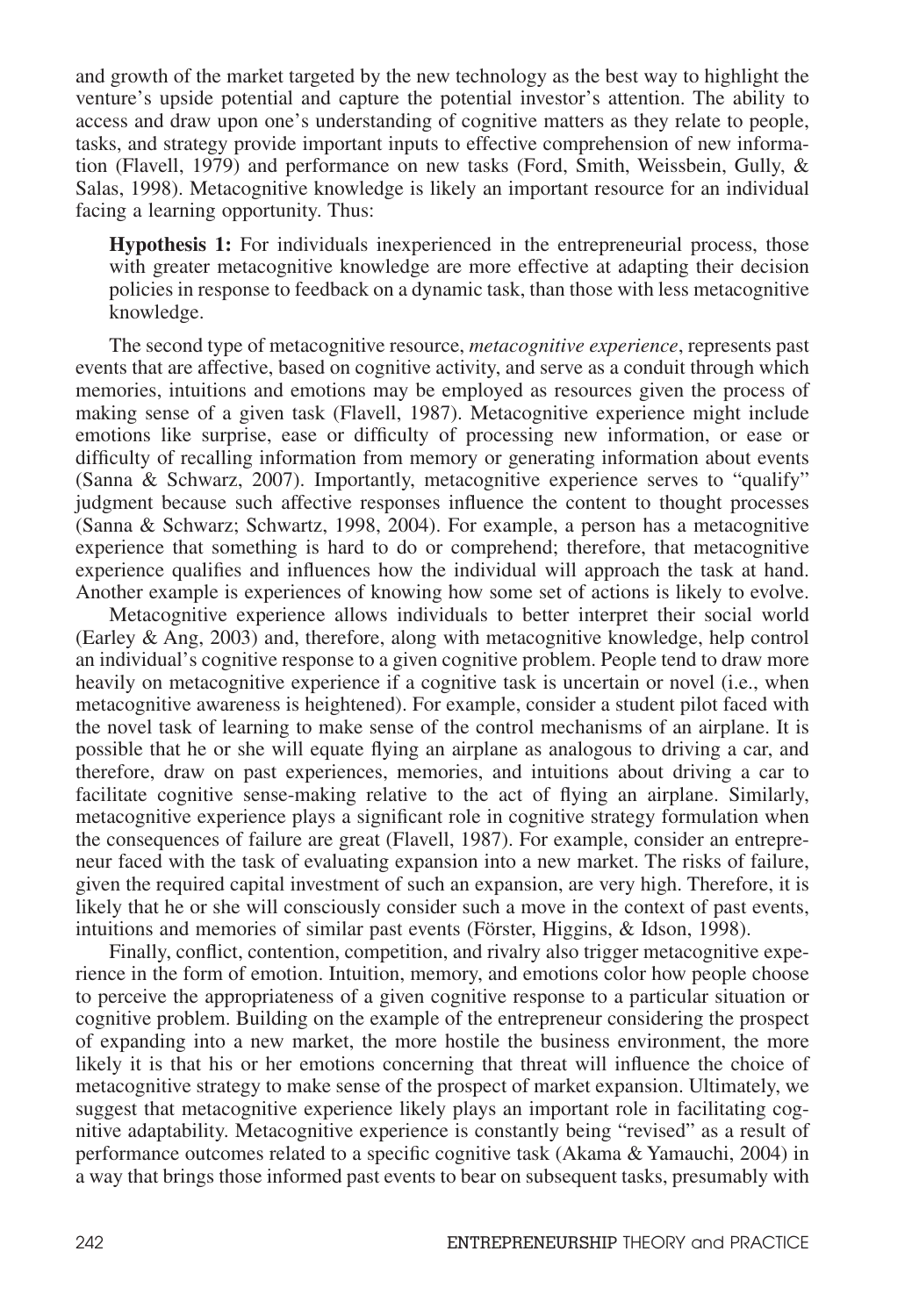the effect of maximizing performance relative to some cognitive goal or objective. As result, metacognitive experience is likely an important resource for an entrepreneur facing a learning opportunity. Thus:

**Hypothesis 2:** For individuals inexperienced in the entrepreneurial process, those with greater metacognitive experience are more effective at adapting their decision policies in response to feedback on a dynamic task than those with less metacognitive experience.

While the relationship between metacognitive resources and the ability to appropriately interpret and incorporate feedback is important in the face of dynamism, to advance theory more completely we must concomitantly focus on how *the type of feedback* available to the decision maker may influence the relationship between metacognition and effective adaptation.

#### **Metacognitive Resources, Feedback Type and Adaptation**

The extant literature generally characterizes environmental feedback as being either outcome-based or cognitive in nature (Balzer et al., 1989; Brehmer, 1995). *Outcome feedback* is defined as feedback that provides the decision maker with performanceoriented information relative to some objective standard (Brehmer, 1987, 1990; Sterman, 1989a, 1989b). For example, simply indicating that a student scored a 6 out of a possible 10 points on a quiz is representative of outcome-based feedback. Outcome-based feedback provides few to no contextual cues to the receiver as to the relationship between individual performance, the task, and subsequent adaptation. Across repeated studies, findings suggest that outcome-based feedback is only marginally related to meaningful improvements in performance on iterative decision-making tasks (Brehmer, 1980; Einhorn & Hogarth, 1978). In fact, Castellan (1974) found that outcome-based feedback framed as a "percentage correct" score actually had a detrimental effect on subsequent decision performance. In an entrepreneurial context, an example of outcome-based feedback may be the entrepreneur's inability to set up a meeting with a potential customer, or a drop in the firm's profits resulting from a particular marketing campaign that fell well below projections. In both cases, because the feedback to the entrepreneur is represented by only some outcome, absent are cues as to the relationship among performance (no meeting/poor return), the task (obtaining a meeting/realizing sales targets), and subsequent action (how to adapt). Further, the limitations of outcome-based feedback for entrepreneurs are particularly salient because of the dynamic nature of the business context; research focused on the utility of outcome-based feedback in environments characterized by discontinuous change (such as often faced by entrepreneurs) suggests that outcome feedback is a sub-optimal decision aid in contexts involving complex or dynamic tasks (Brehmer; Castellan; Einhorn & Hogarth; Gonzalez, 2004; Hammond, Summers, & Deane, 1973; Lerch & Harter, 2001). To be balanced in our treatment of outcome feedback, it is important to acknowledge that some individuals may make relational *inferences* given the outcome feedback—inferring relationships between some outcome and their own decisions and actions based on intuitions and experiences; however, such inferences are often biased and inappropriate (Gentner & Collins, 1981).

In contrast to outcome feedback, cognitive feedback involves information conveyed to the decision maker about the "relations in the environment, relations perceived by the person, and relations between the environment and the person's perceptions"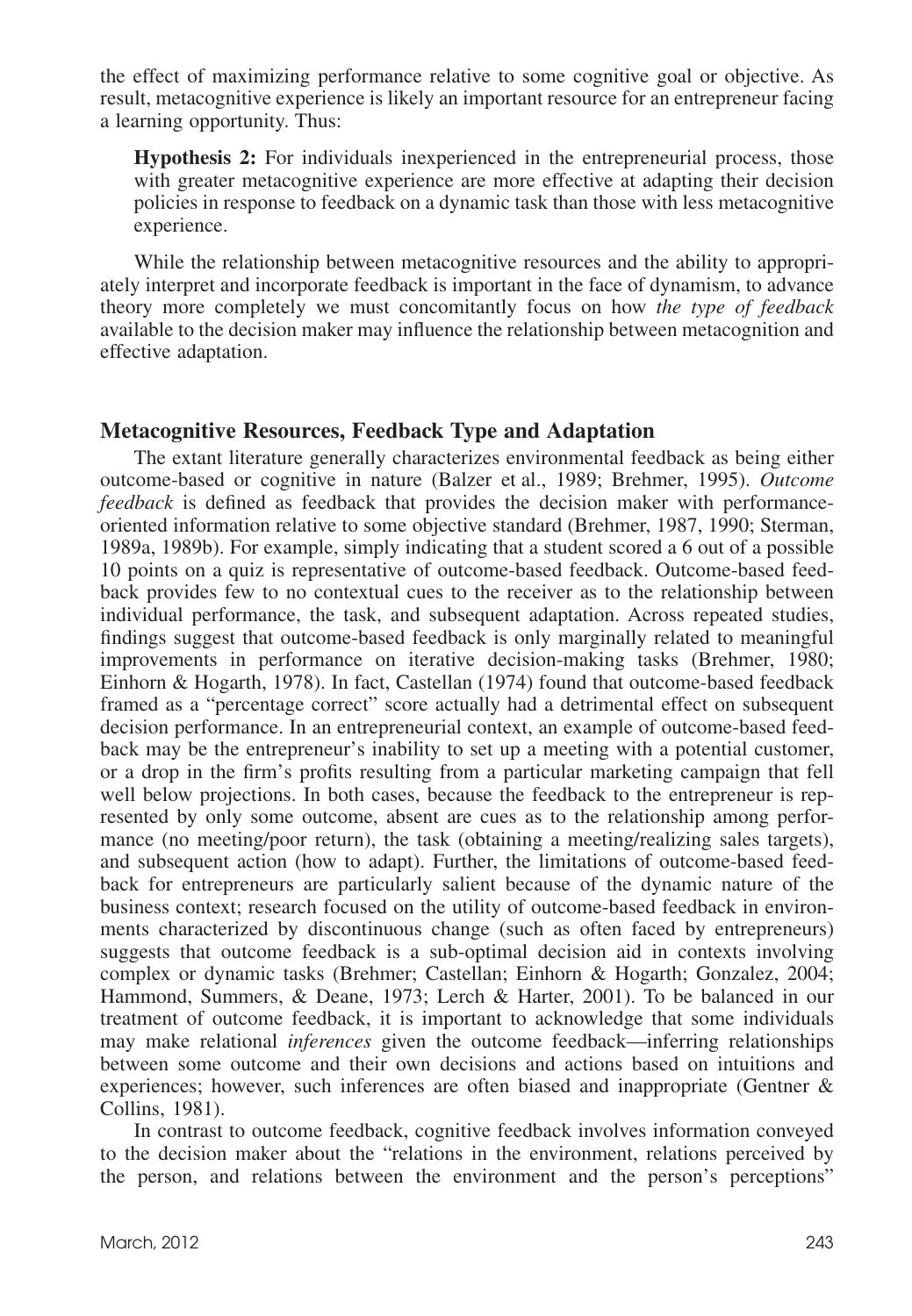(Balzer et al., 1989, p. 410). More precisely, cognitive feedback contains three types of information: (1) *Task Information* (TI) that describes the objective (normative) relationships between the decision criteria and the decision outcome; (2) *Cognitive Information* (CI) that provides information about the individual's own decision policy, and the decision outcome; and (3) *Functional Validity Information* (FVI), which provides information about the relationship between the task and the strategy employed by the individual to arrive at a decision. Cognitive feedback has been demonstrated to significantly improve performance on judgment tasks compared with performance after outcome-based feedback (Balzer et al.; Remus et al., 1996). Specifically, cognitive feedback serves to aid the decision maker in appropriately interpreting *how* the decision criteria relevant to a given task holistically relate to each other in the context of the decision outcome. In an entrepreneurial context, an example of cognitive feedback may be a long-standing customer that meets with the entrepreneur to explain why he or she has decided to take their business elsewhere. Presumably, individuals inexperienced in the entrepreneurial process with insight into the how and why a given set of decision criteria relate to some desired outcome are better positioned to learn, and subsequently respond appropriately, as the means to achieving a desired outcome change over time. Thus:

**Hypothesis 3:** For individuals inexperienced in the entrepreneurial process, effective adaptation of decision policies on a dynamic task will be greater for those who receive cognitive feedback than for those who receive outcome-based feedback.

As detailed previously, the positive implications of cognitive feedback for learning have been found across numerous studies, performed in disparate decision contexts (Brehmer, 1980; Einhorn & Hogarth, 1978; Remus et al., 1996). However, these studies do not specifically address if everyone who receives cognitive feedback benefits equally. Are some individuals more adept at utilizing cognitive feedback—integrating the relationships between the task, the feedback, and their own decision policies—in a way to adapt their decision policies toward normatively "better" decisions? Such a question cuts to the core of cognitive adaptability, and we propose that the answer is yes. Further, we suggest that one of the origins of this individual difference is heterogeneity in metacognitive resources. Recall that research has found that decision makers who engage metacognitive processes are more likely to: (1) recognize that there are multiple ways to analyze a situation, (2) consciously consider those alternatives, and (3) learn from feedback so as to inform future decisions (Earley & Ang, 2003; Garner & Alexander, 1989; Staw & Boettger, 1990; Staw et al., 1981). We posit that those individuals with a more developed and accessible stock of metacognitive resources are more apt to recognize some discontinuity between their own cognitions, the attributes of a given task, and the desired outcome, in order to use the relational attributes of cognitive feedback to effectively evolve their decision policies accordingly. Put simply, the benefits of cognitive-type feedback (over outcome feedback) with regard to effectively adapting to a changing decision environment are more pronounced for individuals with robust and accessible stocks of metacognitive resources than for others. Thus:

**Hypothesis 4:** For individuals inexperienced in the entrepreneurial process, metacognitive knowledge positively moderates the effect of cognitive feedback on the ability to adapt a decision policy when performing a dynamic, entrepreneurial task.

**Hypothesis 5:** For individuals inexperienced in the entrepreneurial process, metacognitive experience positively moderates the effect of cognitive feedback on the ability to adapt a decision policy when performing a dynamic, entrepreneurial task.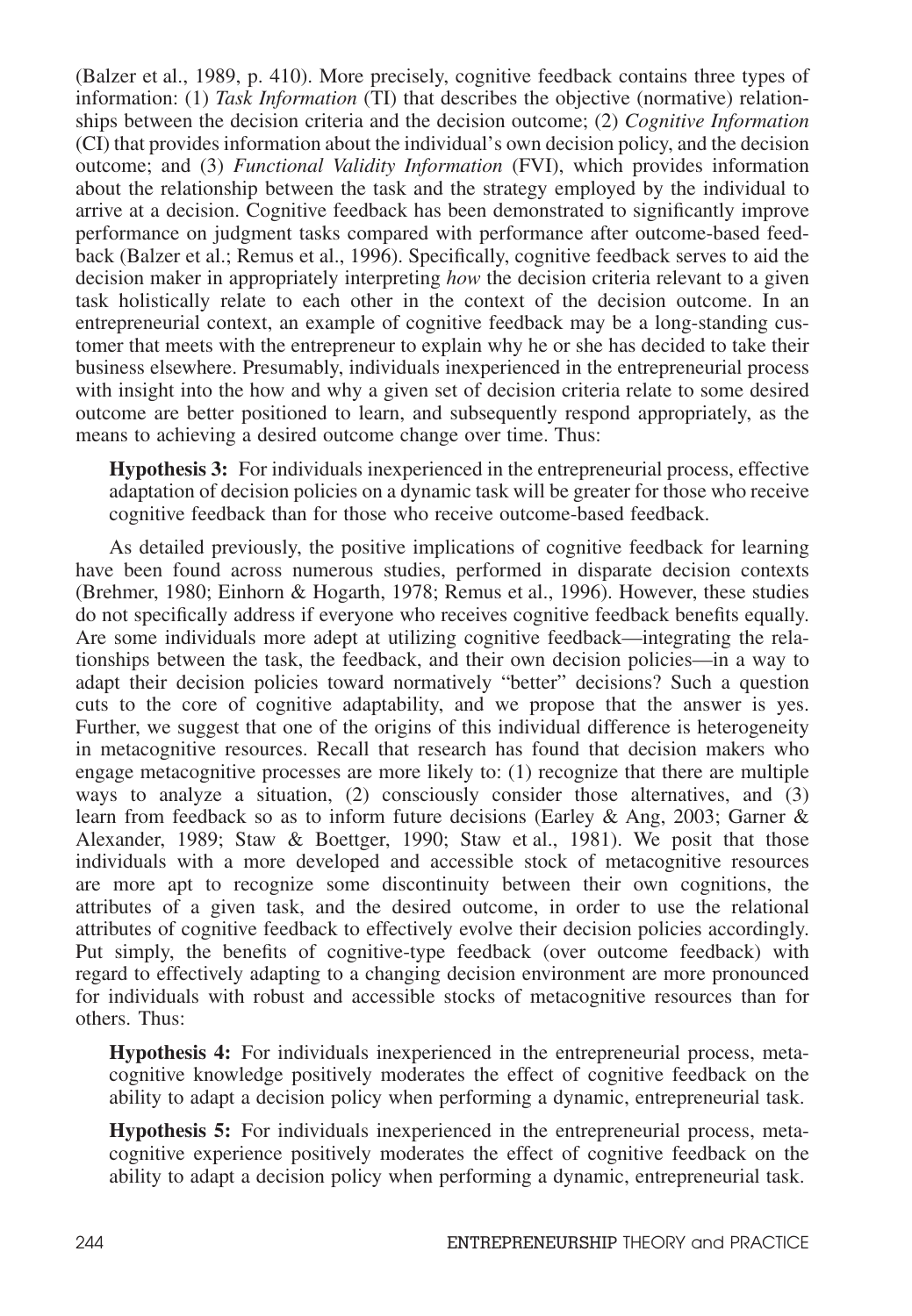## **Methods**

#### **Conjoint Analysis**

We employ metric conjoint analysis to determine the respondents' decision policies in the context of performing an opportunity evaluation task (an important entrepreneurial task [Choi & Shepherd, 2004]). Conjoint analysis is a technique that requires respondents to make a series of judgments based on profiles from which their "captured" decisions can be decomposed into their underlying structure. According to Green, Krieger, & Wind, (2001, p. 56), "thousands of applications of conjoint analysis have been carried out over the past three decades." Conjoint analysis was developed from the empirical research focused on how people actually make decisions (Green, 1984), and it has been used to study the individual strategic decision making of CEOs of manufacturing companies (Priem, 1994) and to quantify the importance of factors in entrepreneurs' go/no-go decisions in hypothetical corporate ventures (DeSarbo, MacMillan, & Day, 1987). In addition, conjoint analysis allows for the investigation of contingency relationships (twoway interactions [Priem & Harrison, 1994]) among the research variables. Because we hypothesize a contingent relationship between metacognitive resources and feedback type, metric conjoint analysis is a highly appropriate method to investigate evaluation policies without relying on the respondents' introspection, which has been found to be often biased and inaccurate (Fischhoff, 1982; Priem & Harrison). For our purpose, metric conjoint analysis is preferred over policy capturing because conjoint designs call for full replication of profiles, thus providing for greater statistical power at the individual level of analysis (Priem & Harrison). In what follows, we provide an overview of the experiment and the assessment task, and then proceed to describe the progression of the experiment in two "parts," consistent with how the exercise was experienced by the participants.

#### **Experimental Design**

Participants in the study are tasked with evaluating the "attractiveness" of a series of hypothetical "new venture" opportunities (profiles). Each opportunity profile is based on a discrete set of decision attributes (which taken together define the opportunity), and each profile differs based on a unique combination of the decision attributes. Consistent with most metric conjoint analyses, each of these decision attributes is operationalized at two levels (Priem & Harrison, 1994), either high or low. In the context of the evaluation decision, "attractiveness" is defined as the potential of the opportunity to successfully bring into existence future resources—products and/or services—that can be exploited in either existing markets or in new markets.

Instructions to the participants are described in detail later in this section; however, it is important to note here that each individual was told to "assume the role" of an entrepreneur when performing the evaluation task. The decision attributes used in this experiment were derived from the resource-based view (Barney, 1991; Wernerfelt, 1984), a commonly applied framework in the strategic management literature positioned to evaluate the strategic resources available to the firm. In total, there are five decision attributes utilized in this study that focus on resource dimensions of the opportunity. Operationalizations for each attribute—at both high and low levels—are described in Table 1. Further, an example of an opportunity profile in the form that it was presented to the respondents is at Appendix 1.

In designing the experiment, we utilize an orthogonal fractional factorial design from Hahn and Shapiro (1966). In an orthogonal design, inter-correlations between the variables are zero (orthogonal), which means that multicollinearity is not an issue and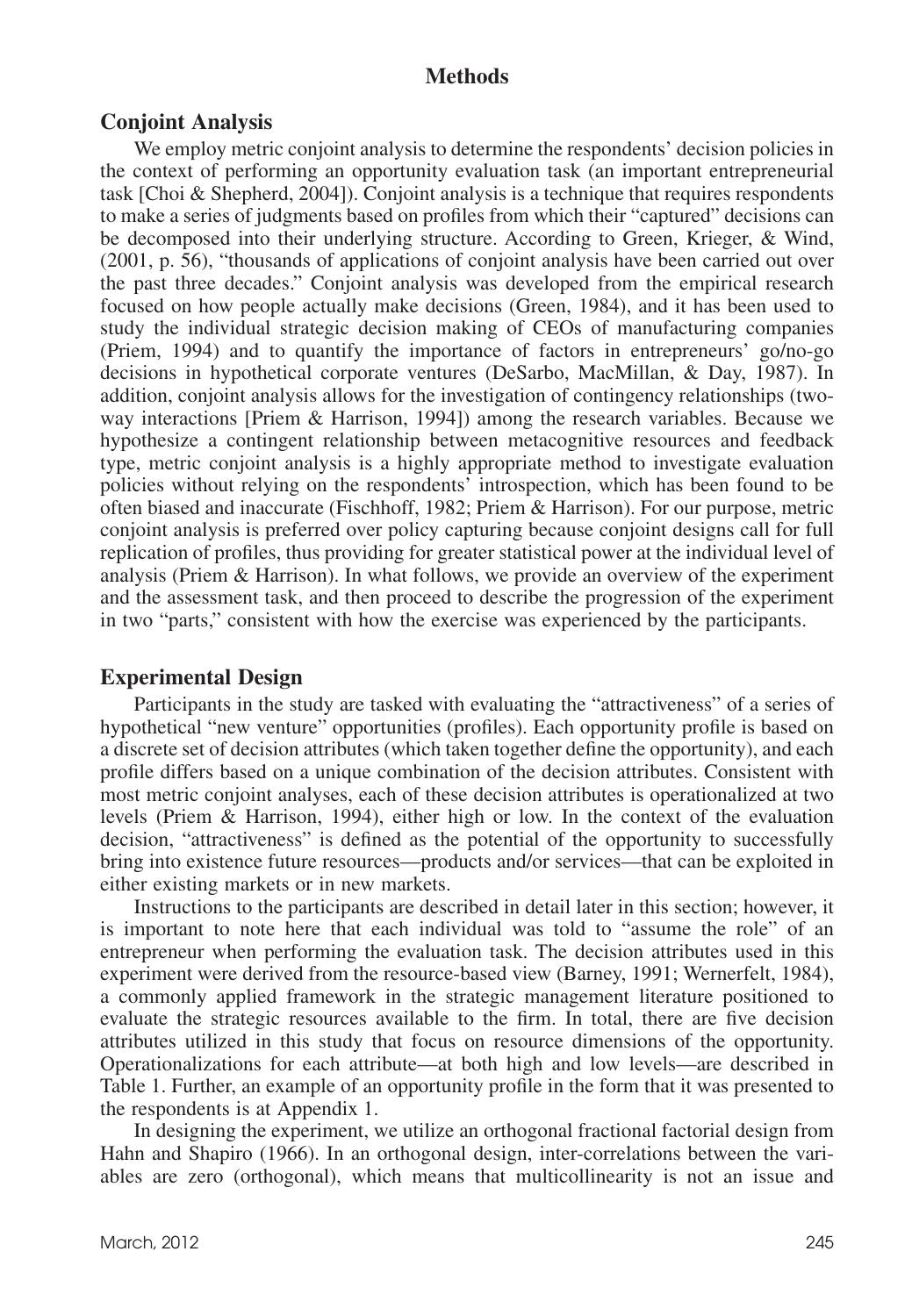## Table 1

| Attribute             | Operation                                                                                                                                             |  |  |  |  |  |
|-----------------------|-------------------------------------------------------------------------------------------------------------------------------------------------------|--|--|--|--|--|
|                       |                                                                                                                                                       |  |  |  |  |  |
| Value                 | <i>High</i> —This opportunity exhibits the potential for considerable increases in efficiency and effectiveness to<br>existing products and services. |  |  |  |  |  |
|                       | Low—This opportunity exhibits the potential for minimal increases in efficiency and effectiveness to existing<br>products and services.               |  |  |  |  |  |
| Rarity                | High-Information about this opportunity is not widely available to others.                                                                            |  |  |  |  |  |
|                       | <i>Low</i> —Information about this opportunity is widely available to others.                                                                         |  |  |  |  |  |
| Inimitability         | <i>High</i> —The potential for others to imitate or develop substitutes for the opportunity is minimal.                                               |  |  |  |  |  |
|                       | Low—The potential for others to imitate or develop substitutes for the opportunity is considerable.                                                   |  |  |  |  |  |
| Limits on Competition | <i>High</i> —The market position for the opportunity is highly defensible.                                                                            |  |  |  |  |  |
|                       | Low—The market position for the opportunity is difficult to defend.                                                                                   |  |  |  |  |  |
| Relatedness           | <i>High</i> —The opportunity is highly related to the entrepreneur's existing knowledge, skills, and abilities.                                       |  |  |  |  |  |
|                       | Low—The opportunity is highly unrelated to the entrepreneur's existing knowledge, skills, and abilities.                                              |  |  |  |  |  |

## Assessment Task: Attributes and Levels

"increases the robustness of the conjoint by making it less likely that coefficients have counter-intuitive signs" (Huber, 1987, p. 8). Throughout the experiment, the profiles are presented to the respondents on a computer screen and they are asked to indicate their assessment electronically. The scale used to capture the respondents' evaluations of opportunity attractiveness is an 11-point Likert-type measure, anchored by the end points "not at all attractive" and "very attractive." In what follows, we describe the administration of the experiment and the assessment task consistent with how it was experienced by study participants—in two "parts."

## **The Assessment Task—Part 1**

In Part 1 of the experiment, the respondents' evaluations of opportunity attractiveness are based on three (of the five available) decision attributes. Given three attributes at two levels, our fractional factorial design (Hahn & Shapiro, 1966) required respondents to evaluate four profiles in order for us to test all main effects. We fully replicated our design at each stage of the conjoint study. Full replication of the profiles in the experiment allows a comparison of the original profiles with the replicated ones to test reliability and provide the error term necessary to conduct analysis at the individual level. In addition, each experiment included, as the first evaluation task, a "practice" profile, which was excluded from analysis. Therefore, in Part 1 of the experiment, each participant evaluated a total of 17 profiles: nine profiles prior to receiving feedback (four unique profiles, fully replicated, plus one practice profile), and eight profiles following feedback (four unique profiles, fully replicated).

After each evaluation, a decision is made. The respondents receive computergenerated, *cognitive-type* feedback that is designed to provide a basis for comparing their own decision policies with what they are told is an "optimal" model of opportunity assessment. That is, the feedback is designed to direct respondents to use all three decision criteria, and to weight them in a way consistent with the feedback presented. Given this feedback, participants then continue the opportunity assessment exercise and evaluate additional sets of opportunity profiles, all the time continuing to receiving cognitive-type feedback in response to their decisions. The purpose of Part 1 of the experiment is to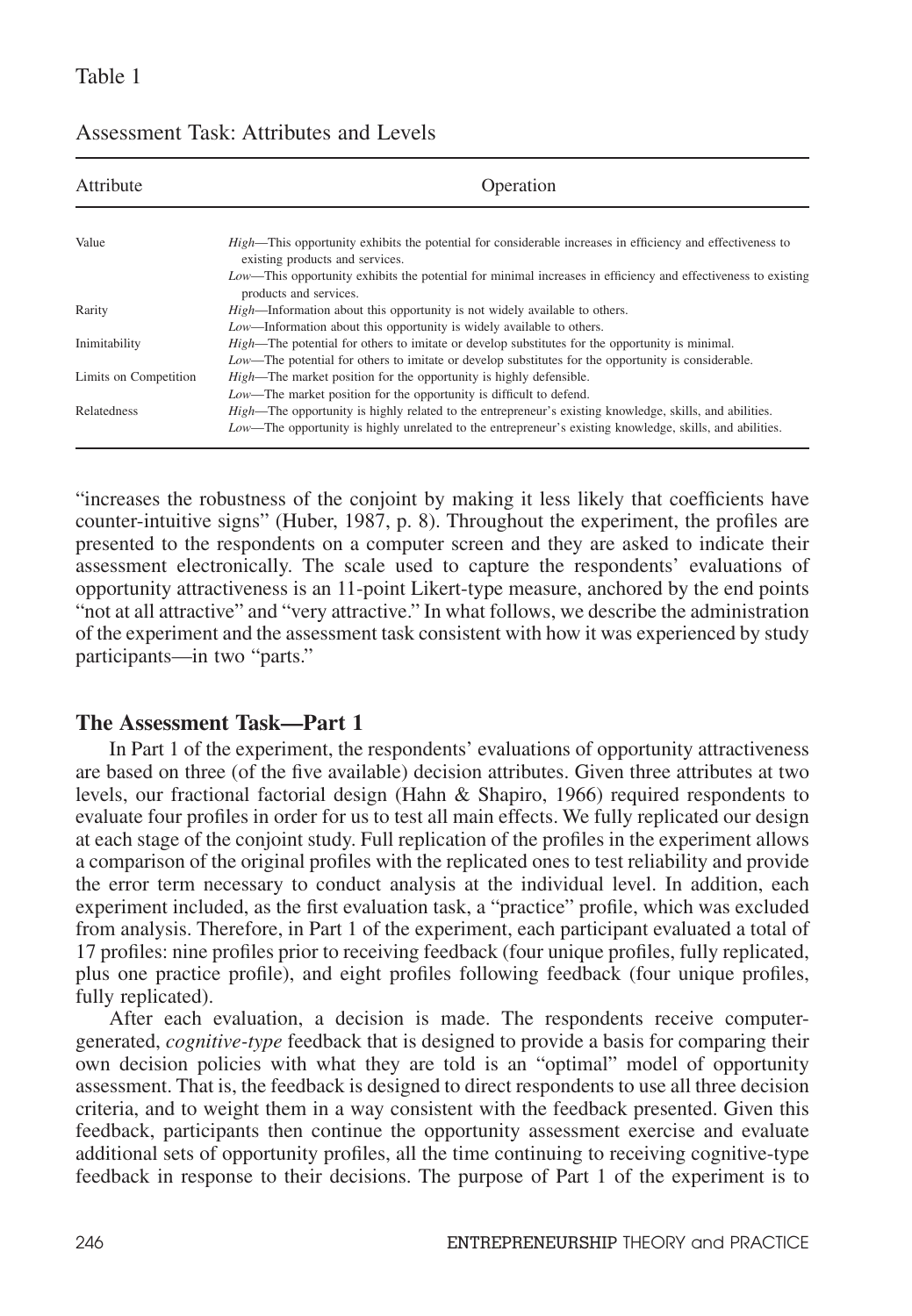facilitate the development and internalization of a *simple decision* policy of opportunity assessment. The extent to which this "simple model" is internalized by the respondents is called pre-change accuracy; the smaller the gap between respondents' decision weights and the weights represented by the feedback model, the more accurate the decision policy. Pre-change accuracy is determined using conjoint analysis and ordinary least squares (OLS) regression. This pre-change accuracy represents the point from which adaptation motivated by a change in the feedback model employed in Part 2 of the study—will occur and be captured.

## **The Assessment Task—Part 2**

In Part 2 of the experiment, the assessment task becomes more complex. Specifically the respondents' evaluations are now based on five decision attributes (as opposed to only 3 in Part 1), and they are also instructed that the impact of certain criteria (on their evaluation of the attractiveness of the opportunity) depends on the level of another criterion (three two-way interactions). For example, they are instructed that high levels of "value" are most important when limits on competition are also "high." In addition, the "simple" model of evaluation learned in Part 1 of the study is abandoned, in favor of a more "complex" model of opportunity assessment. Put differently, the relationships between the decision attributes and the "appropriate" assessment of the opportunity that were reinforced in the form of decision feedback in Part 1 of the study, are now wholly inappropriate in Part 2 of the experiment. This more complex model is reflected in the feedback the respondents receive throughout Part 2 of the experiment. This new feedback model is based on the aggregated decision policy of a sample of experienced entrepreneurs (avg. experience  $= 7.8$  years;  $n = 73$ ) that were asked to evaluate each opportunity scenario.<sup>1</sup> Finally, as an experimental manipulation, in Part 2 of the study, individuals randomly receive *either* cognitive or outcome-based feedback relating their evaluations to the more complex feedback model.

Because in Part 2 we investigate a set of five evaluation criteria, each at two levels, our fractional factorial design required that each respondent evaluates 16 profiles. Each of the profiles was then fully replicated such that, in total, each individual evaluated 33 profiles (including one practice profile) before receiving a feedback condition, and 32 profiles (no practice profile) after the feedback. Thus, each respondent evaluated 65 profiles in Part 2 of the study. Regression analysis was used to decompose decisions into their underlying decision weights. We subsequently investigate the role that both stocks of metacognitive resources, and also feedback type play in promoting adaptation *away from* the "simple" model of opportunity evaluation learned in Part 1, toward the "complex model" presented in Part 2 of the experiment. We use hierarchical regression to test the role that metacognitive resources and feedback play in inhibiting or promoting effective adaptation.

#### **Instructions to Participants**

The instructions to participants were designed to control for unobservable effects on their evaluations, and also to highlight the entrepreneurial nature and context of the task.

<sup>1.</sup> The decision policies of this sample of entrepreneurs were modeled using HLM, and the resulting decision weights were then incorporated into the current study to represent the feedback model employed in Part 2 of the experiment. Additional descriptive characteristics of this sample of expert entrepreneurs are provided later in the article.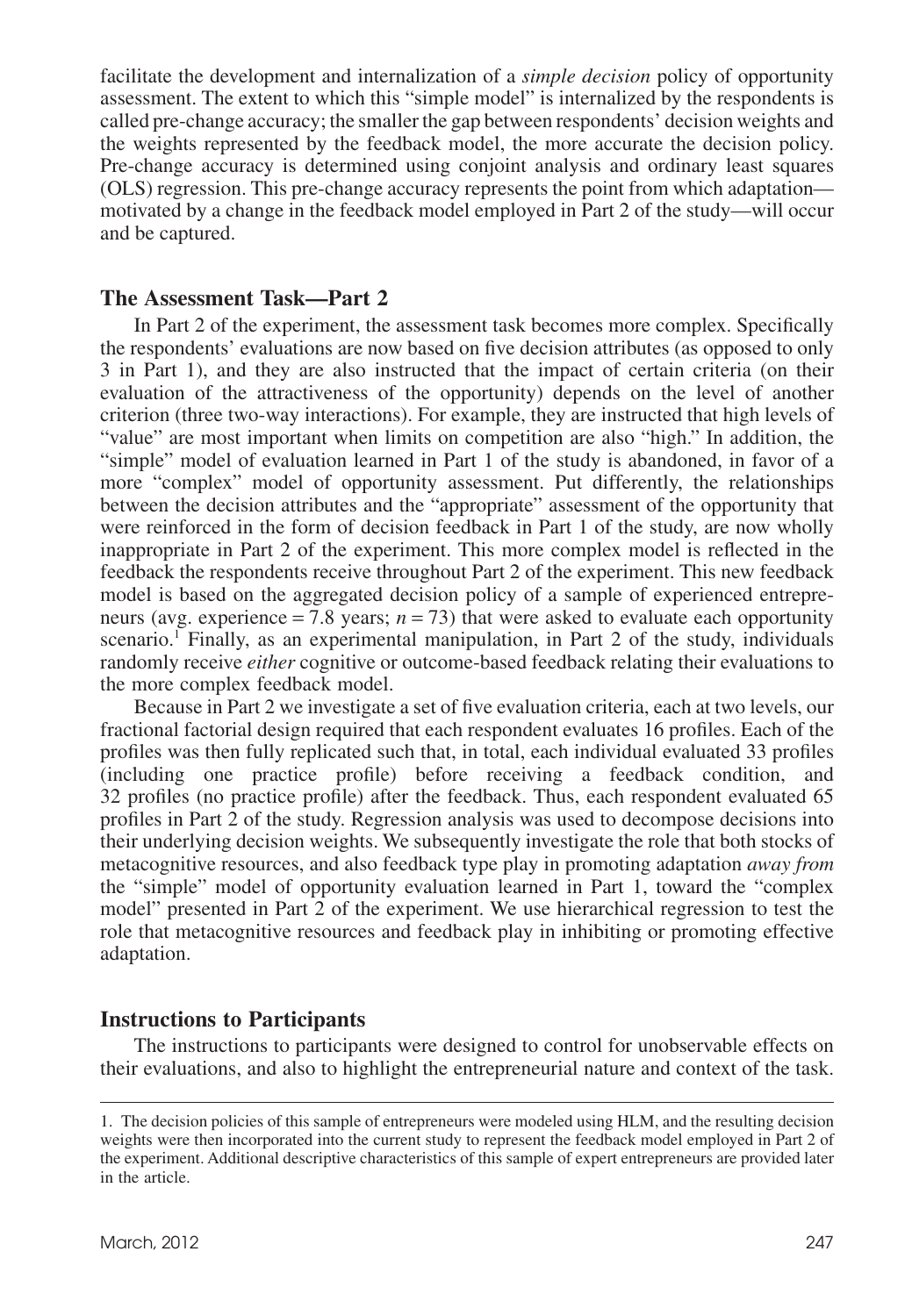The respondents were instructed that the purpose of this research is to better understand the decision policies of individuals when assessing the potential of entrepreneurial opportunities. Each participant was told to assume the role of entrepreneur—an individual responsible for the discovery, evaluation, and exploitation of opportunities to bring into existence future goods and services (Venkataraman, 1997)—and instructed that that they will be asked to evaluate a series of entrepreneurial opportunities. Their assessment was to be based only on the criteria presented to them during the experiment. The participants were also informed that the study would take place in two parts, and that they would receive feedback during both Part 1 and Part 2 of the study. This feedback, they were told, would compare their decisions to those of expert entrepreneurs that had also completed the study. The only indication to the participants of the transition from Part 1 to Part 2 of the study involved the presentation—on the computer screen—of a short passage that they were instructed to read that was materially unrelated to the study. To further focus the respondents' evaluations and also make more "real" the entrepreneurial context, the participants were told to assume the role of the founder/owner of a new venture (less than 5 years old), and also to assume the following: (1) that you are interested in exploiting new opportunities,  $(2)$  that the time horizon for exploitation of the opportunity is 2 years,  $(3)$ that there are no capital constraints (i.e., funding is available), (4) that exploitation of the opportunity can occur either within an existing company or through the formation of a new venture, and (5) that these opportunities will/could be exploited in the present U.S. economic environment. They were also instructed to consider each opportunity as a separate situation, independent of all others. Further, because the study was computerbased, it was impossible for respondents to refer back to previous profiles for comparison.

## **Sample**

The primary sample for this study was drawn from students enrolled in an established research-subject pool at a large public university in the United States; specifically, 217 undergraduate business students—all in their final year of study. Administration of the experiment was accomplished in a laboratory setting where conditions can be controlled. Fifty-five percent of the sample were male, the average age was  $20.44$  (*SD* = 1.48), 87% were business majors, and none of the sample had taken entrepreneurship courses. Additional demographics of the sample are reported in Table 2, columns 2 and 3. We characterize this sample as consistent with individuals *inexperienced* in performing opportunity evaluation tasks and more generally the entrepreneurial process. Although there have been some criticisms of the use of students in behavioral research (Copeland, Francia,  $\&$ Strawser, 1973), it is relatively common in the investigation of basic cognitive and psychological questions (e.g., Epstein, Pacini, Denes-Raj, & Heier, 1996; Harkness, Tellegen,  $\&$  Waller, 1995), including those for use in management (e.g., Brock  $\&$  Slusky, 1994; Kacmar & Carlson, 1997; Van der Vegt & Van De Vliert 2005). Further, as we highlighted to open this article, there has been significant attention paid in the entrepreneurship literature to the role of prior knowledge and experience in the entrepreneurial process. However, few researchers have looked purposefully at the other side of the experience/knowledge "coin"—that is, what might differentiate those entrepreneurs with no prior experience that are successful at important entrepreneurial tasks (like the one represented in this study), from those that are not? This is a critical question for entrepreneurship scholars, given the importance of understanding new entry and venture creation for economic growth (Wiklund  $\&$  Shepherd, 2003). As the aim of this study is to explore cognitive adaptability enabled by metacognition and feedback in the performance of a dynamic entrepreneurial task, a sample with limited/no prior knowledge or experience in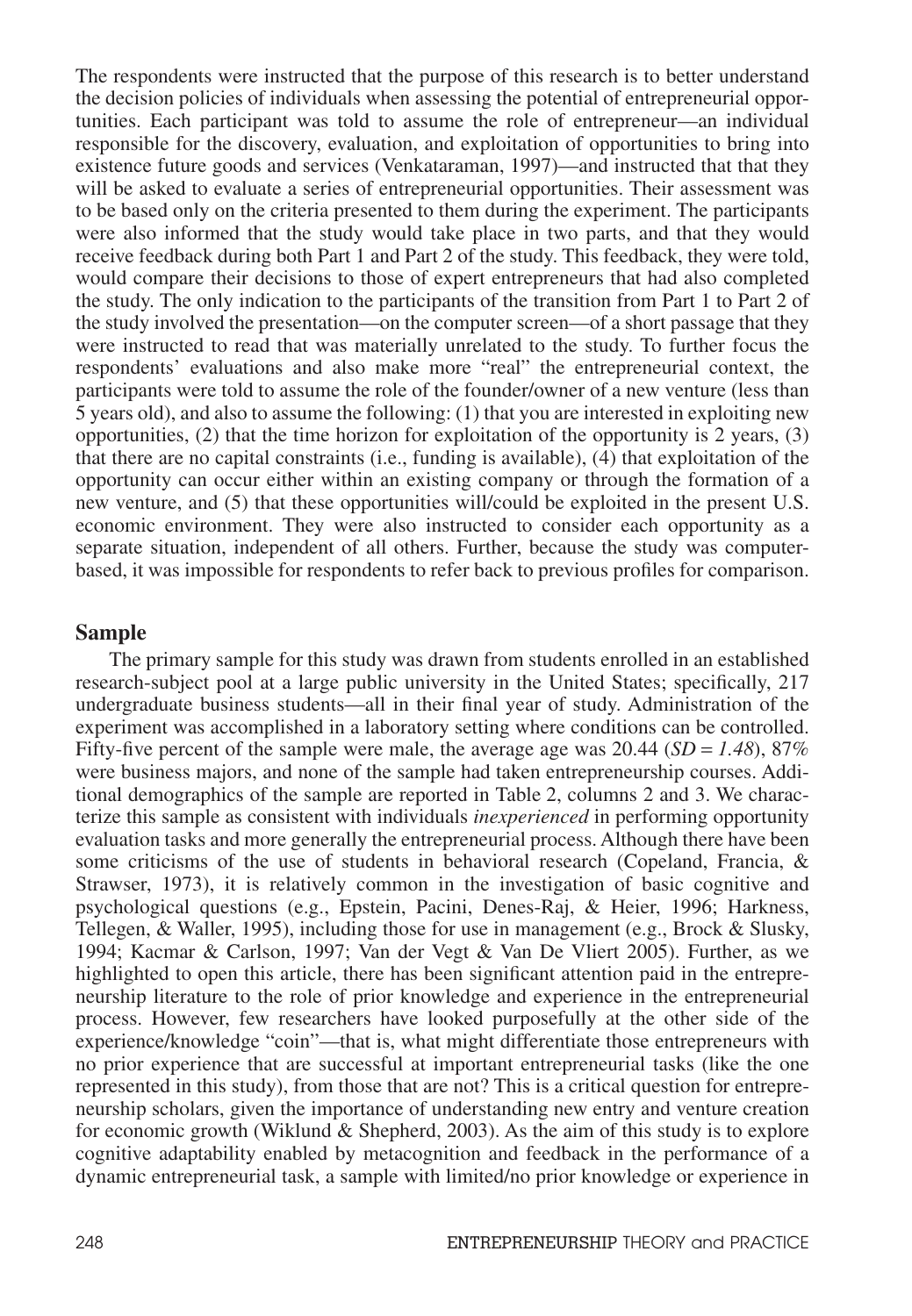| Variable               | Mean                      | <b>SD</b> |          | 2        | 3        | $\overline{4}$ | 5       | 6       |      | 8    | 9    |
|------------------------|---------------------------|-----------|----------|----------|----------|----------------|---------|---------|------|------|------|
|                        |                           |           |          |          |          |                |         |         |      |      |      |
| 1. Avg. accuracy       | 2.2                       | 6.69      | $.45**$  |          |          |                |         |         |      |      |      |
| 2. Feedback condition  | $.5, -.5$                 | n/a       |          |          |          |                |         |         |      |      |      |
| 3. Meta knowledge      | 81.62                     | 16.83     | $.545**$ | $.204**$ |          |                |         |         |      |      |      |
| 4. Meta experience     | 63.13                     | 1.92      | $.464**$ | $.124*$  | $.807**$ |                |         |         |      |      |      |
| 5. Initial accuracy    | 7.68                      | 13.48     | $.266**$ | $.141*$  | .12      | .072           |         |         |      |      |      |
| 6. Age                 | 2.44                      | 1.58      | $-.02$   | .024     | $-.203$  | $-.267$        | $-.055$ |         |      |      |      |
| 7. Gender              | 55% male                  | n/a       | .08      | .007     | .027     | .053           | .087    | $-.018$ |      |      |      |
| 8. Major               | 87% business <sup>†</sup> | n/a       | .084     | .021     | .078     | .024           | .037    | .047    | .072 |      |      |
| 9. Regulatory focus    | 35.25                     | 6.88      | .041     | $-.007$  | $.134*$  | .039           | $-.021$ | .039    | .053 | .038 |      |
| 10. Need for cognition | 36.1                      | 5.01      | $.128*$  | .028     | .203     | .229           | .092    | $-.035$ | .078 | .096 | .118 |

## Intercorrelation Matrix

\*\* Correlation is significant at the .01 level (2-tailed).

\* Correlation is significant at the .05 level (2-tailed).

† Remaining 13% represent psychology, economics, and undeclared majors.

performing opportunity assessments serves to mitigate potentially confounding effects that such prior knowledge and experience may have on the dependent variable—cognitive adaptability.<sup>2</sup> Thus, we suggest that a student sample is suited for our purposes.

In addition to the student sample, 73 experienced entrepreneurs completed the conjoint study, and their decision policies represented the basis for the feedback model presented to the student participants in Part 2 of the experiment. Of the sample of entrepreneurs completing the instrument, 38% of the sample were women, the mean age range of the entrepreneurs in the sample is 35–44 years (standard deviation  $[SD] = 1.58$ ), and the mean years of entrepreneurial experience is 14.2 (SD = 15.9). Seventy-two percent of the entrepreneurs were founders of the firm that they are currently associated with, and all remain involved in the management of their current firms. The mean age of the firms was 11 years (SD = 9.85), and 87% of those firms reported that they were actively seeking new opportunities to exploit at the time we contacted them. All respondents represented ventures that were, at the time of their participation in this study, producing and selling some product or service. Each entrepreneur evaluated each opportunity scenario presented to the individuals inexperienced in the

<sup>2.</sup> It is important to acknowledge that we recognize that experience is important in explaining performance in managerial tasks such as pattern recognition (Baron, 2006; Baron & Ensley, 2006) and in explaining the nature of opportunities recognized from a technology signal (Shane, 2000). Although it is difficult to completely rule out the potential impact of task-specific experience, we designed our study to focus on the individual difference of metacognition (metacognitive knowledge and experience), the type of feedback received, and their interaction. We chose a sample and a design to minimize the potential impact of taskspecific experience. First, we deliberately chose a sample of individuals inexperienced in making managerial decisions, as well as a sample that was relatively homogenous in age and education. Second, our design captured each individual's effective change in decision policy, and individuals were randomly assigned to feedback condition. Randomization likely negates the impact of task-specific experience differences on the relationship between feedback and EDPC. By controlling the timing and the nature of the changes in decision context, the experimental design allowed us to minimize the potential impact of individuals' prior experience with the opportunity assessment task (consistent with LePine, Colquitt, & Erez, 2000, p. 572).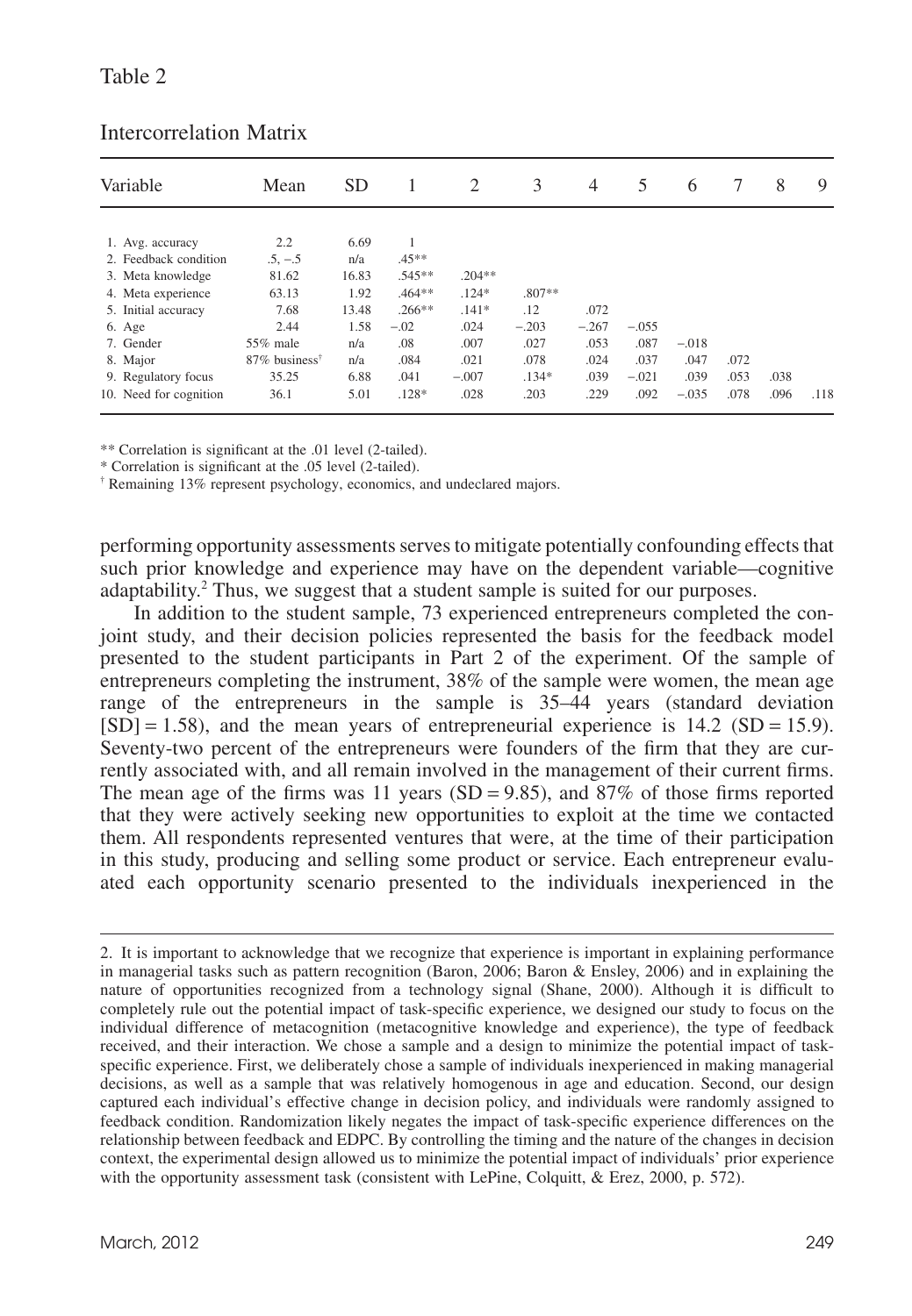entrepreneurial process, and their decision policies were decomposed using hierarchical linear modeling (HLM) and subsequently transformed to represent "weights" for each of the decision criteria represented by the scenarios. We have a strong basis to assume that the entrepreneur's responses were reliable, and that the conjoint task was performed consistently by the entrepreneurs. Ninety-eight percent of the individual evaluations explained a significant proportion of variance ( $p < .05$ ), with a mean R<sup>2</sup> of .83. Further, Pearson R correlations were computed between each entrepreneur's evaluation of both the original and replicated profiles. 89.3 percent of the entrepreneurs were significantly reliable in their responses ( $p < .01$ ). The mean test–retest correlation for the sample was .79 (which again is consistent with Choi and Shepherd [2004], which found 96% of entrepreneurs with significantly reliable responses and a mean test–retest correlation of .82). One of the limitations of conjoint analysis as a technique is the criticism that the scenarios lack richness and contextual cues, and we suggest that the feedback model incorporated into this study—based on the actual decision policies of experienced entrepreneurs—serves to mitigate this limitation.

#### **Dependent Variable**

In Part 2, the model of assessment that served as the basis for the decision feedback that the respondents received in Part 1 of the study is abandoned in favor of a differently weighted and more complex model of opportunity assessment. Like LePine, Colquitt, and Erez (2000), the change in task was reflected in the decision feedback presented to the respondents. This change in task required the study participants to adapt their decision policy to reflect the changed relationship between the decision criteria and the "correct answer." Consistent with this purpose, we develop a measure of Effective Decision Policy Change (EDPC), which captures each individual's ability to effectively adapt their decision policy based on feedback.

*Calculating "Effective Decision Policy Change."* To calculate EDPC, regression is used to determine standardized coefficients—as weights—for each of the decision attributes employed in Part 2 for each individual. A weight at  $t_1$  represents the respondent's decision weight for a given attribute *prior to receiving feedback*. A weight at  $t_2$  represents the respondent's decision weight for a given attribute *after receiving feedback*. As part of the above calculation, both before and after receiving feedback, the decision weights for each attribute are compared with an "optimal" decision weight to determine the "GAP" in decision weight (difference between the respondent's decision weight and the optimal decision weight). The absolute value of each GAP (pre-feedback) is then subtracted from the absolute value of the corresponding attribute GAP (post-feedback), resulting in an accuracy score for a given individual at a given attribute (i.e., Value, Rarity, etc.). This score represents the degree to which the individual moved closer to the optimal weight following feedback (as compared with prior to receiving feedback). *EDPC* is then represented by the average of the accuracy scores of the decision weights (five decision weights, and three two-way interactions). Higher and positive *EDPC* scores depict normative improvement.

In analyzing the conjoint data to generate the inputs for calculating *EDPC*, we found 91% of the individuals' decision policies are statistically significant  $(p < .05)$  in the first set of responses (prior to feedback), with a mean  $\mathbb{R}^2$  of .67. Eighty-nine percent were statistically significant  $(p < .05)$  in the second set of responses (post-feedback), with a mean  $\mathbb{R}^2$  of .76. Eighty-eight percent of the individuals are significantly reliable in their first set of responses  $(p < .01)$  with a mean test–retest correlation of .72. Ninety-four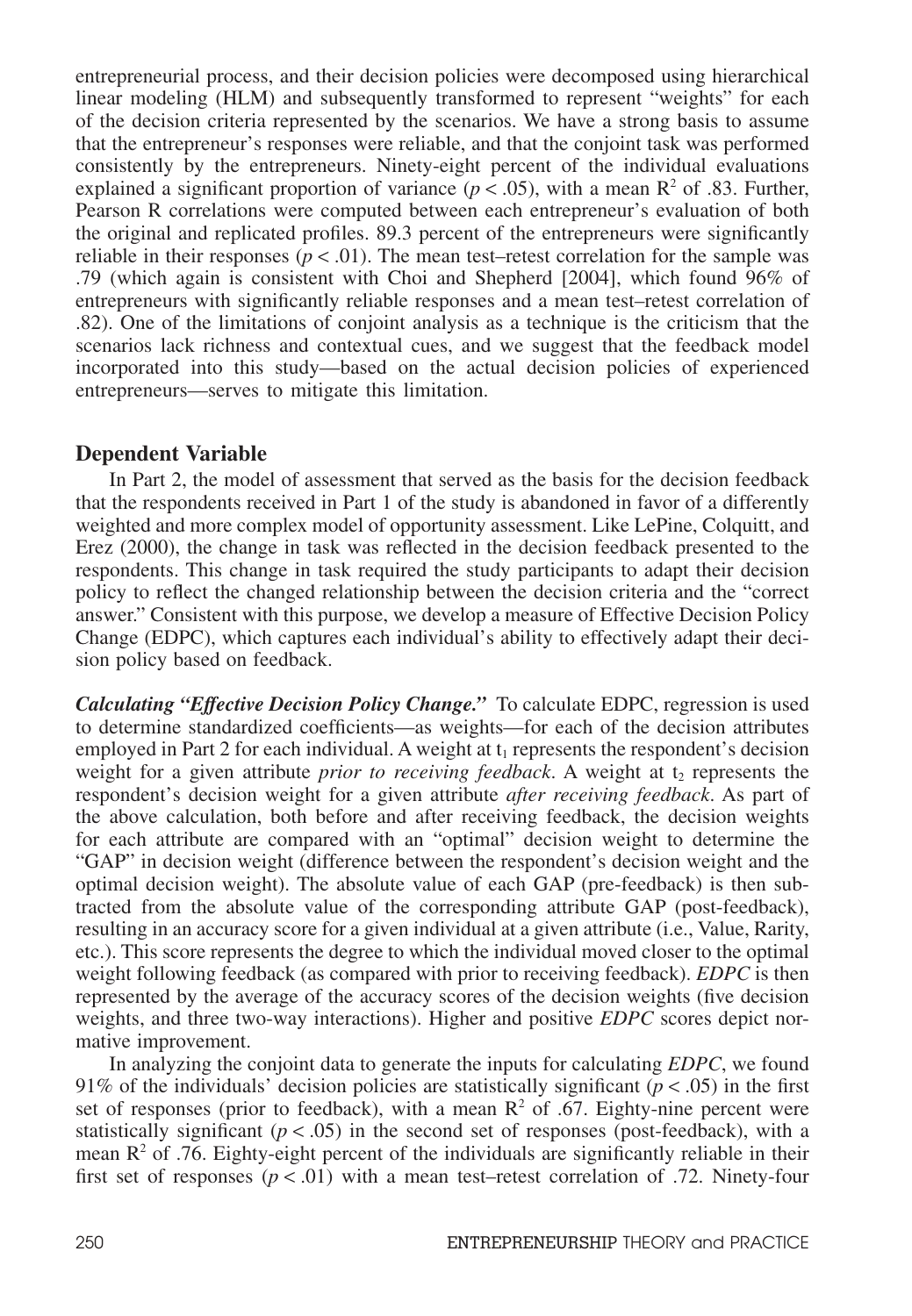percent of the individuals are significantly reliable in their second set of responses  $(p < .01)$  with a mean test–retest correlation of  $.81$ . Both the explained variance and reliabilities are consistent with previous research (e.g., Shepherd, 1999).

## **Independent Variables**

*Metacognitive Knowledge (H1 & H4) and Metacognitive Experience (H2 & H5).* Metacognitive knowledge and experience were assessed using the Measure of Adaptive Cognition (MAC) scale (Haynie & Shepherd, 2009). This measure was developed specifically for use in entrepreneurship, and is published in a leading entrepreneurship journal. The measure has been found to have strong psychometric properties, as evidenced by its factor structure and its validity. There are 11 items that capture metacognitive knowledge, for example, questions such as "I think of several ways to solve a problem and choose the best one" and "I think about how others may react to my actions." Analysis of the responses indicates a high level of internal consistency (.834). There are eight items that capture metacognitive experience, for example questions such as "my 'gut' tells me when a given strategy I use will be most effective" and "I depend on my intuition to help me formulate strategies." Again, analysis of the responses indicates a high level of internal consistency (.770).

*Feedback (H3).* Feedback presented to the respondents throughout this study took one of two forms: either cognitive or outcome based. Each required reference to an optimal model (described below). Consistent with the findings of Balzer, Hammer, and Sumner (1994), the cognitive feedback presented in this study conveyed information to the respondent concerning: (1) *task information* describing the optimal (objectively correct) relationship between each of the criteria and the attractiveness of an opportunity; (2) *cognitive information* describing the individual's own decision policy, depicting the relationship between the assessment criteria and their subjective assessment of opportunity attractiveness; and (3) *functional validity information* describing information about the relationship between the task (assessment) and the individual's decision policy (decision weights for each of the attributes).

Outcome feedback consisted only of a numerical score that represents the percentage of the respondents' assessments that are in agreement with that of the expert model (consistent with Castellan, 1974). Agreement for outcome feedback is considered to be reached if the individual's assessment is within plus or minus one scale point from that of the optimal on a given scenario. For example, if an individual respondent, in the process of assessing the 33 scenarios, rates 22 of the 33 profiles within one point of the experts' rating, he or she will receive an "outcome" score of 66%. An example of how both feedback types were presented, consistent with the above descriptions, can be found in Appendix 2.

In Part 2 of the study, feedback type was randomly assigned as either cognitive or outcome-based. Both feedback types were computer generated and presented to the sample half-way through the task (after the first 33 profiles of Part 2). The feedback was designed to direct the sample to use all decision criteria, three contingent relationships, and to weight them consistent with the feedback presented. The model from which feedback was referenced (i.e., the optimal) was derived from the decision policies of 73 expert entrepreneurs that evaluated the same profiles presented to respondents in the current study as part of a related research project.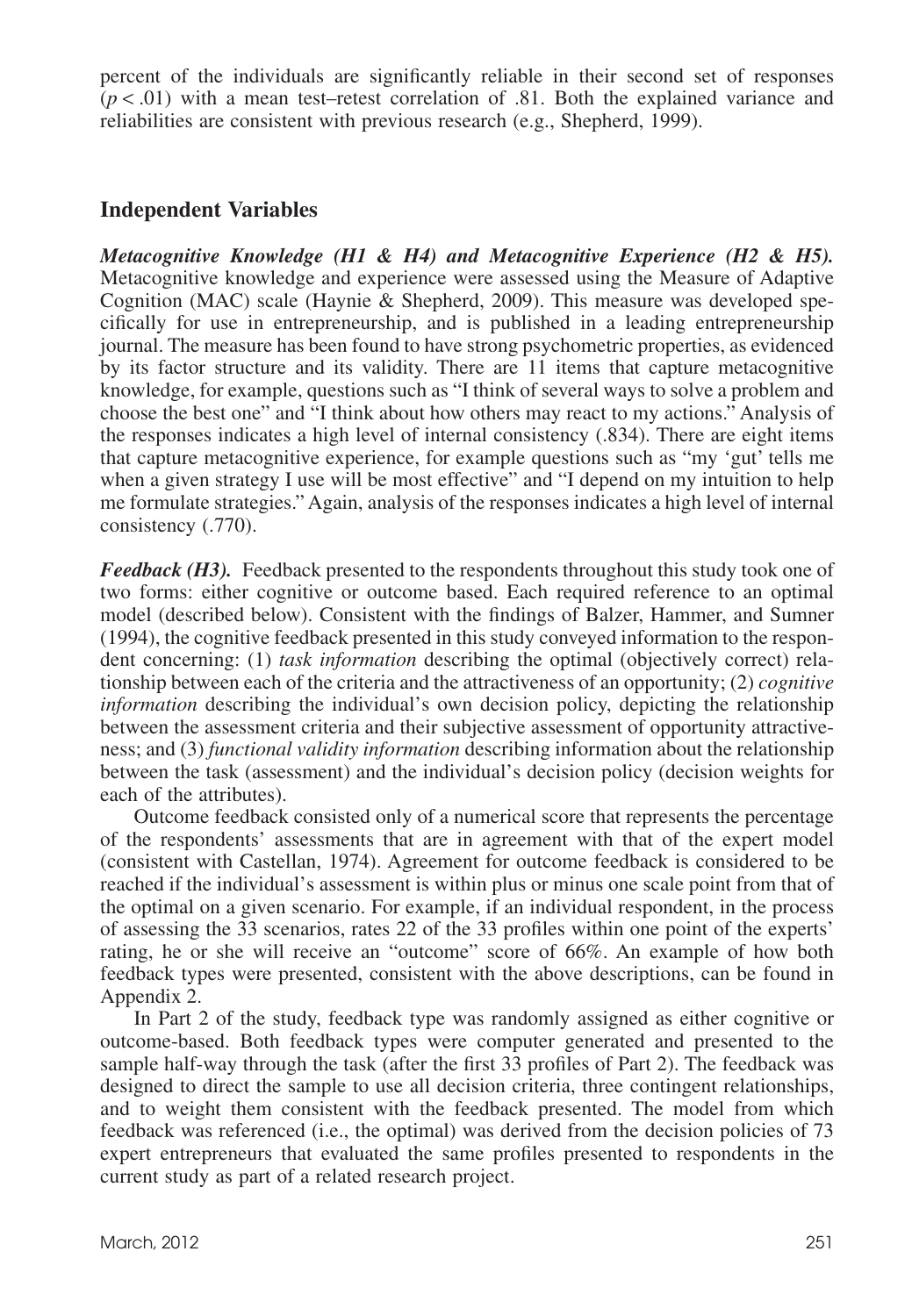*Control Variables.* Theory and research suggest that the extent to which an individual is motivated to perform on a given task, as well as their focus while engaged in cognitively complex tasks, may relate to cognitive adaptability as we have conceptualized it in this study.As such, we selected measures of Need for Cognition (Cacioppo, Petty, & Kao, 1984) and Regulatory Focus (Higgins, 1997) to serve as control variables in the cognitive (versus outcome) feedback model. Further, we controlled for age, gender, and academic major. In addition, because the extent of effective adaptation to the feedback in Part 2 of the study can be influenced by initial decision policy (the accuracy of an individual's decision policy prior to the feedback), we also created a control variable for the level of initial accuracy consistent with LePine et al. (2000). First, we attempted to minimize differences in the initial decision policies of individuals from which change in the decision policy will be captured. As described above, we did this by providing feedback to migrate individuals to a common decision policy in Part 1 of the study. The optimal model criteria weights (against which individual performance was compared and feedback generated) were as follows: Value: 10%, Rarity: 30%, and Imitability: 60%. It was important to assign weights to the optimal model in Part 1 that offered the individuals the opportunity to adapt when presented with an alternative weighting framework (in Part 2). As inexperienced entrepreneurs, the respondents in this study have few, if any, preconceptions as to how these criteria normatively "should" be weighted. Second, there is likely variability in how close individuals' decision policies matched the optimal, "complex" model before they were provided feedback. To capture and control for this heterogeneity, we calculated the control variable of initial accuracy. Initial accuracy is represented by the absolute difference between an individual's decision weights at the end of the decision tasks immediately before receiving feedback and the corresponding "optimal" decision weights of the "complex" model. Lower scores depict higher initial accuracy.

#### **Results**

As noted previously, the purpose of Part 1 of the study was to establish a "learned" model of opportunity assessment so that we could subsequently investigate the role that individual differences in metacognitive resources and feedback type (and their interaction) have on the ability of an individual inexperienced in the entrepreneurial process to migrate their decision policies away from that learned model based on a change (as the task required in Part 2 of the study). For this reason, we focus the reporting of results on Part 2 exclusively. Table 2 presents the means and SDs for the dependent, independent, and control variables, as well as an intercorrelation matrix. In several cases, significant, pair-wise correlations within and between independent and control variables suggest the possibility of multicollinearity confounding the results. After mean centering the interaction term, subsequent analysis employing the Variance Inflation Factor (VIF) indicated that, because all VIF scores were less than "4" and we provided a separate step for the interaction term, multicollinearity is not a serious problem (Neter, Wasserman, & Kutner, 1990).

Table 3 presents the hierarchical regression results. Results are reported for a base model (Step 1), a main effects model (Step 2), and a full model (Step 3). The base model includes the control variables of a measure of decision accuracy at the completion of the initial decision task (Part 1), age, gender, academic major, regulatory focus, and need for cognition. The main effects model includes the set of control variables and the independent variables of feedback condition, metacognitive knowledge, and metacognitive experience. The full model includes the set of control variables, the independent variables of feedback condition, metacognitive knowledge, metacognitive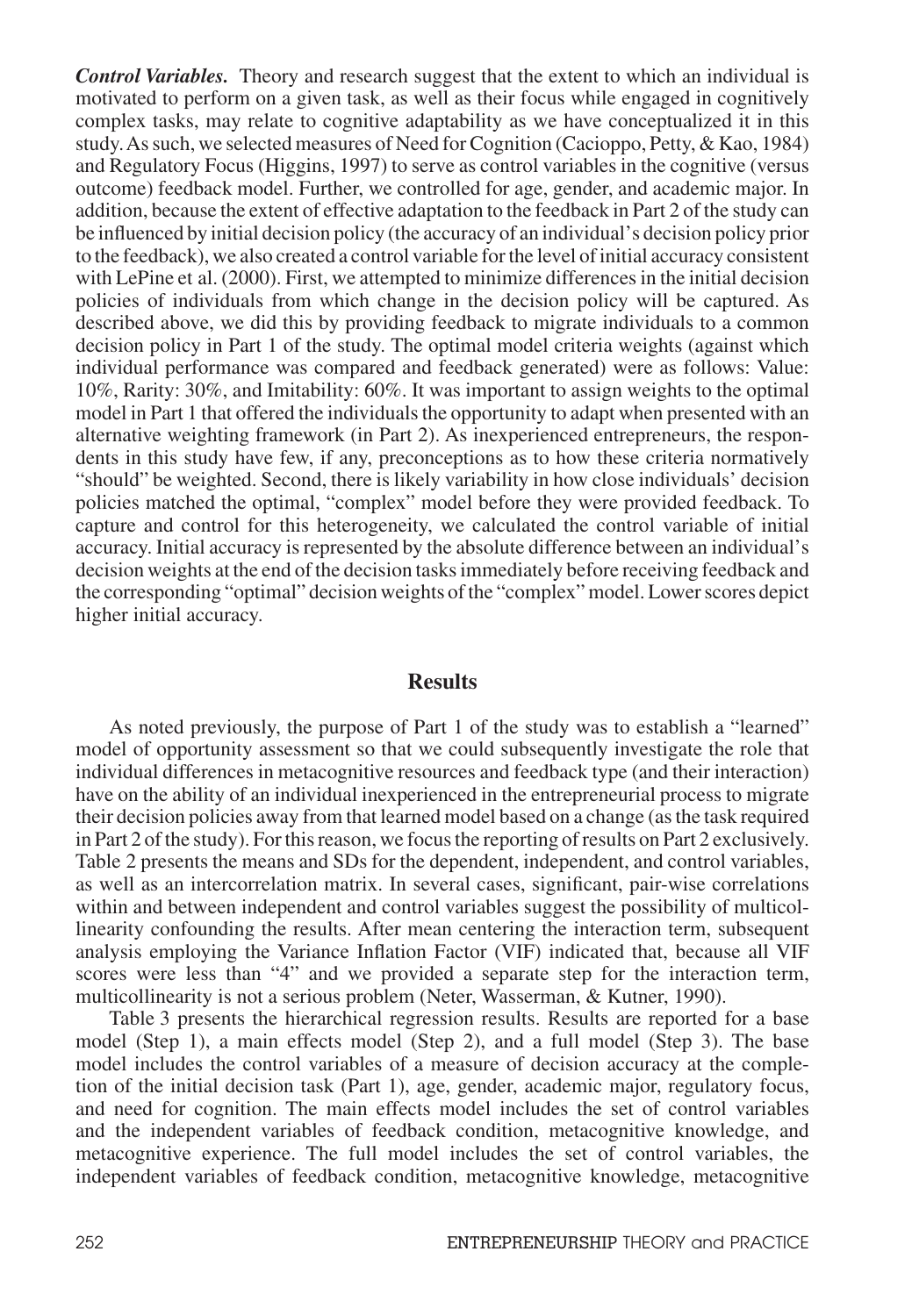|                          | Base model  |          | Main effects model |            | Full model  |            |  |
|--------------------------|-------------|----------|--------------------|------------|-------------|------------|--|
|                          | Coefficient | t        | Coefficient        | t          | Coefficient | t          |  |
| Constant                 | $-10.93$    | $-1.53$  | $-27.62$           | $-4.47***$ | $-27.18$    | $-4.70***$ |  |
| Initial accuracy         | 3.5         | 3.778*** | 2.28               | $3.151**$  | 1.76        | $2.57**$   |  |
| Age                      | $-.03$      | $-0.101$ | .39                | 1.731      | .52         | $2.43*$    |  |
| Gender                   | .59         | 0.648    | .61                | .887       | .28         | .43        |  |
| Major                    | 1.10        | 0.928    | .60                | .646       | .39         | .45        |  |
| Regulatory focus         | .03         | 0.482    | $-.01$             | $-.259$    | $-.02$      | $-.32$     |  |
| Need for cognition       | .12         | 1.367    | $-.06$             | $-.077$    | $-.02$      | $-.23$     |  |
| Feedback condition       |             |          | 4.45               | $6.286***$ | 4.46        | $6.71***$  |  |
| Meta knowledge           |             |          | .14                | 3.949***   | .17         | $4.65***$  |  |
| Meta experience          |             |          | .09                | 1.624      | .03         | .60        |  |
| Meta $K \times$ Feedback |             |          |                    |            | .27         | 3.88***    |  |
| Meta $E \times$ Feedback |             |          |                    |            | $-.09$      | $-.87$     |  |
| $\mathbb{R}^2$           |             | .089*    |                    | $.460*$    |             | $.531***$  |  |
| Change in $\mathbb{R}^2$ |             | .089*    |                    | $.371*$    |             | $.071***$  |  |

## Regression Results

\*\*\*  $p < .001$ , \*\*  $p < .01$ , \*  $p < .05$ ;  $n = 217$ 

experience, the interaction between metacognitive knowledge and feedback type, and the interaction between metacognitive experience and feedback type. This approach facilitates an investigation of the amount of variance in *EDPC* accounted for by the inclusion of additional explanatory variables in Steps 2, and 3, "over and above" the group of variables included in the previous regression model. The results for each model are reported in two columns: the first column details the regression coefficients (standardized), and the second column the t-ratio and level of significance (indicated by the number of asterisks following the t-ratio).

The base model does explain a significant amount of the variance in *EDPC*  $(R^2 = .089, p > .05)$ . The main effects model (Step 2) explains a significant amount of variance  $(R^2 = .46, p < .001)$  in *EDPC*. Further, the main effects model represents a significant improvement in explained variance of *EDPC* over and above the base model  $(\Delta R^2 = .371, p < .001)$ . Both feedback type and metacognitive knowledge account for this increased explanatory power. Specifically, feedback type is significant and related to *EDPC* (coefficient = 4.453, *p* < .001) such that *EDPC* improves as one moves from the outcome feedback condition to the cognitive feedback condition. This finding provides support for Hypothesis 3. Metacognitive knowledge is also significant and positively related to *EDPC* (coefficient = .142,  $p < .001$ ) such that, all else equal, as metacognitive knowledge increases, *EDPC* improves, providing support for Hypothesis 1. Metacognitive experience was not significant (coefficient  $= .090, p > .10$ ), and thus, does not provide support for Hypothesis 2.

The full model (Step 3) explains a significant amount of variance  $(R^2 = .531, p < .001)$ in *EDPC*. Further, the full model represents a significant improvement in explained variance over and above the main effects model ( $\Delta R^2 = .071$ ,  $p < .001$ ). The interaction between metacognitive knowledge and feedback type is significant (coefficient = .274,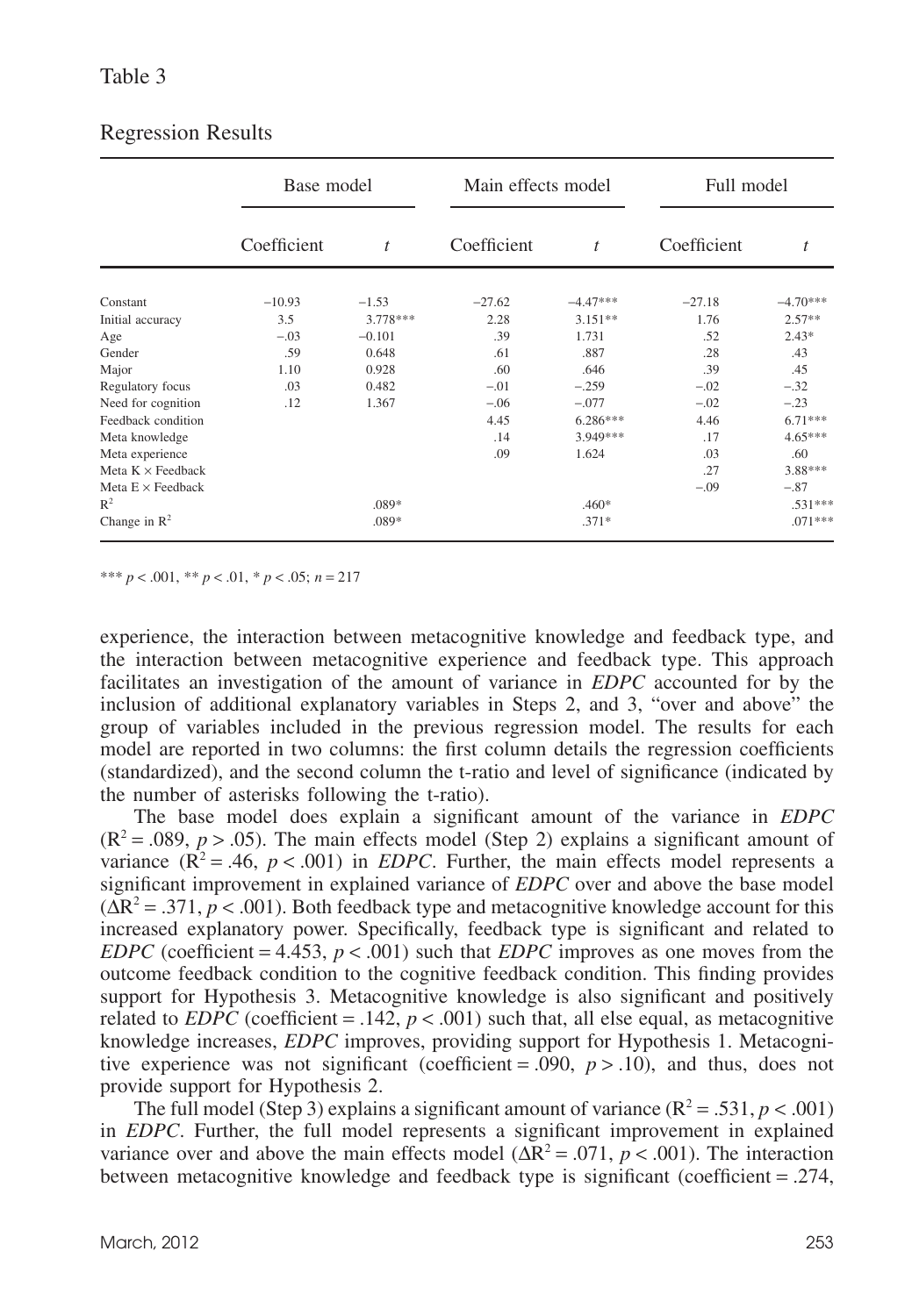#### Figure 1

Feedback Condition by Metacognition Knowledge on Effective Decision Policy Change



*p* < .001) and positively related to *EDPC*. To better understand the nature of this interaction between metacognitive knowledge and feedback type, the nature of the relationship is plotted in Figure 1 consistent with the techniques recommended by Cohen and Cohen (1983). The dependent variable—*EDPC—*is plotted on the *Y*-axis. Feedback condition is plotted on the *X*-axis such that moving from left to right along the *X*-axis represents moving from the outcome to the cognitive feedback condition. Employing regression coefficients to calculate values of *EDPC*, the plots represent values of EDPC at both one standard deviation above and below the mean for metacognitive knowledge in each of the feedback conditions (outcome—cognitive).

Figure 1 indicates that moving from outcome to cognitive feedback (left to right) improves *EDPC*. Further, the demonstrated improvement in *EDPC* is more positive for those individuals high on metacognitive knowledge than those low on metacognitive knowledge (depicted by the significant and positive change in slope between low and high metacognitive knowledge). The nature of this interaction suggests that the positive relationship between cognitive (over outcome) feedback and *EDPC* is more positive for those individuals with higher metacognitive knowledge than those with less metacognitive knowledge, providing support for Hypothesis 4. The interaction between metacognitive experience and feedback type is not significant (coefficient  $=$  -.092,  $p > .10$ ) and thus does not provide support for Hypothesis 5.

#### **Discussion and Conclusion**

Scholars posit that the ability to learn by adapting decision policies in the face of uncertain and dynamic decision contexts is central to entrepreneurial success (Haynie et al.,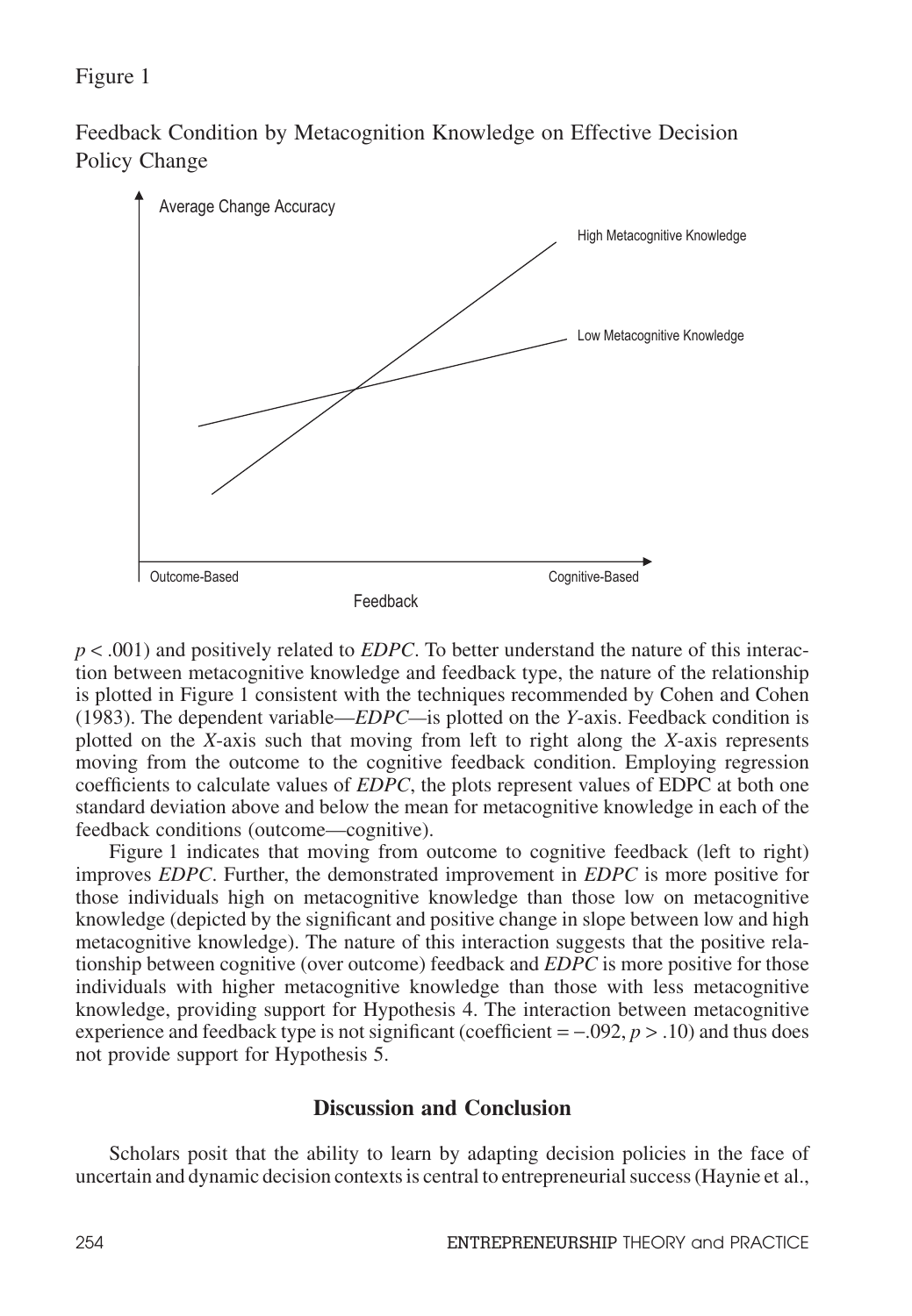2009; Krause, Frese, Friedrich, & Unger, 2005). This is particularly the case for those that are unable to rely on past experience (Wiklund  $&$  Shepherd, 2003). As such, a theme incorporated throughout the entrepreneurship literature is *cognitive adaptability*: the ability to effectively and appropriately evolve or adapt decision policies (i.e., to learn) given feedback (inputs) from the environmental context in which cognitive processing is embedded. Explicit in this definition, however, is the notion that effective adaptation depends on appropriately interpreting the cause–effect relationship represented by feedback from the environment. To that end, scholars have studied characteristics of the individual and the team—such as *hubris* (Hayward et al., 2006), optimism (Lowe & Ziedonis, 2006) and the use of bias and heuristics (Tripsas & Gavetti, 2000)—as moderating *how* feedback from the environment is interpreted and incorporated into an iterative decision-making process. However, with regard to effective adaptation in response to feedback, less studied in an entrepreneurial or managerial context is the role of metacognition in the decisionmaking process.

Two concomitant issues are central given the findings of this study. First, do individuals inexperienced in the entrepreneurial process that actively facilitate the accumulation of relational feedback as inputs to future decision processes—such as seeking input from customers, suppliers, venture capitalists—perform better or differently given dynamic tasks such as opportunity recognition when compared with those who do not engage in those "feedback-seeking" behaviors? Further, within that sample of individuals inexperienced in the entrepreneurial process who engage in feedback-seeking behaviors, do those who have highly accessible and developed stocks of metacognitive resources outperform others given the dynamic tasks listed above? Such questions also lend themselves to integrating the work of Ericsson (2005, 2007; Ericsson, Nandagopal, & Roring, 2005), focused on the role of expertise and performance. Ericsson has suggested that cognitive and psychological adaptations due to extended deliberate practice relate to expert performance. Implicit in this proposition is the importance of the ability to relate feedback to subsequent adaptation. Our findings indicate that individuals inexperienced in the entrepreneurial process who engage metacognitive resources use feedback more effectively than others, suggesting that metacognitive ability represents an important mechanism related to the development of expert performance. In what follows, we expand on these findings with regard to both theory and practice in entrepreneurship.

## **The Role of Metacognition in Entrepreneurial Decision Making**

We posit that the study's most interesting finding is the significant and positive contingent relationship between feedback and metacognitive knowledge in explaining cognitive adaptability in the performance of an entrepreneurial task for those individuals inexperienced in the entrepreneurial process. Previous research has established that cognitive feedback is effective in promoting subsequent learning and normative improvements in decision making (Balzer et al., 1994). This article serves to confirm these findings by demonstrating that cognitive feedback does promote significant, normative improvements in decision accuracy (over outcome-based feedback) given a dynamic decision task. This study's contribution to the above literature, however, is based on demonstrating that the relative benefits of cognitive feedback are not conferred equally; not all individuals who receive cognitive feedback realize equivalent improvements in decision accuracy. Specifically, the findings indicate that individuals with high metacognitive knowledge use feedback more effectively than individuals who have less metacognitive knowledge, and this performance difference is greater for cognitive feedback than for outcome feedback.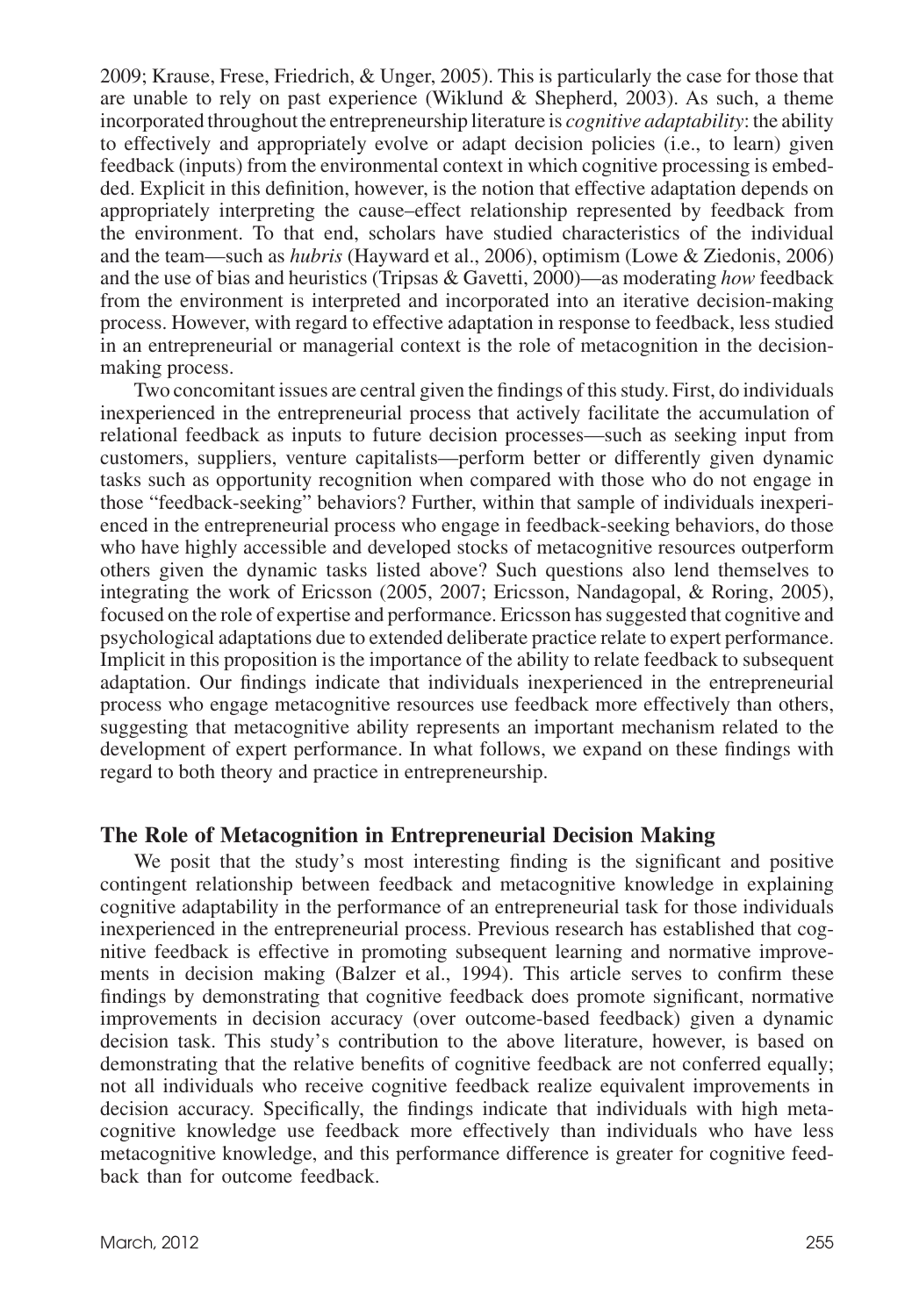Beginning with McGrath and MacMillan's (2000) conceptualization of the "Entrepreneurial Mindset," scholars have embraced the notion that dynamic decision processes are central to success in a managerial and entrepreneurial context (Ireland et al., 2003). In developing the foundations of the entrepreneurial mindset, Ireland and his colleagues described the cognitive tasks necessary for successful management as: making sense of opportunities in the context of changing goals, constantly questioning one's "dominant logic" in the context of a changing environment, and revisiting "deceptively simple questions about what we think to be true about markets and the firm (Ireland et al.). We propose that our conceptualization and empirical operationalization of cognitive adaptability captures some of the cognitive origins of the entrepreneurial mindset and, further, that cognitive adaptability can be enhanced through the development of metacognitive abilities. Our findings suggest that the behaviors characteristic of an entrepreneurial mindset described by Ireland and his colleagues above—generally the ability to adapt thinking process to a changing context and task demands—are a result of metacognitive resources. We offer this study, and thus one of its contributions, as an investigation of the cognitive origins of an entrepreneurial mindset. Future research should focus on the role of cognitive adaptability throughout the many steps and stages associated with the entrepreneurial process such as team formation, customer relations, market identification, and opportunity evaluation.

The findings of this study suggest that metacognition may represent an important resource for entrepreneurs—above and beyond prior knowledge—given that often they are required to perform dynamic and novel tasks (Hill & Levenhagen, 1995). When environmental cues change, decision makers adapt their cognitive responses and develop strategies for responding to the environment (Earley et al., 1989). Given the dynamism and uncertainty of many entrepreneurial tasks, metacognition can be a source of a better understanding as to why some entrepreneurs cognitively adapt to their dynamic context while others do not or are slow in doing so. It is our hope that the findings reported here will motivate future research directed toward the impact of metacognitive resources in performance given dynamic, entrepreneurial tasks such as opportunity recognition, discovery, and new venture creation.

#### **The Role of Prior Knowledge and Learning in Entrepreneurship**

Is it simply the case that the entrepreneurial success of an individual without prior entrepreneurial knowledge or experience can be written-off to the old saying that "sometimes even a blind squirrel finds a nut?" Or can it be argued that in some contexts, or for some individuals, a lack of prior knowledge might be overcome (at least in part) by the use of cognitive mechanisms to facilitate expeditious and effective learning and adaptation? This proposition is unaddressed in entrepreneurship because, as we have highlighted, few researchers have purposefully considered what might differentiate those entrepreneurs with no prior experience that are successful at an entrepreneurial task, from those that are not? This is a critical question for entrepreneurship scholars, given the importance of new entry and venture creation for economic growth (Wiklund & Shepherd, 2003). In this study, we have identified one possible explanation for normative differences between individuals without prior entrepreneurial experience—metacognitive abilities. One of the foundational tenets of metacognitive theory is the idea that employing metacognitive resources promotes the ability to relate knowledge learned in one context to problem-solving in another context. In a sense, metacognitive resources facilitate an analogical reasoning process that, for those inexperienced in the entrepreneurial process, may serve as a partial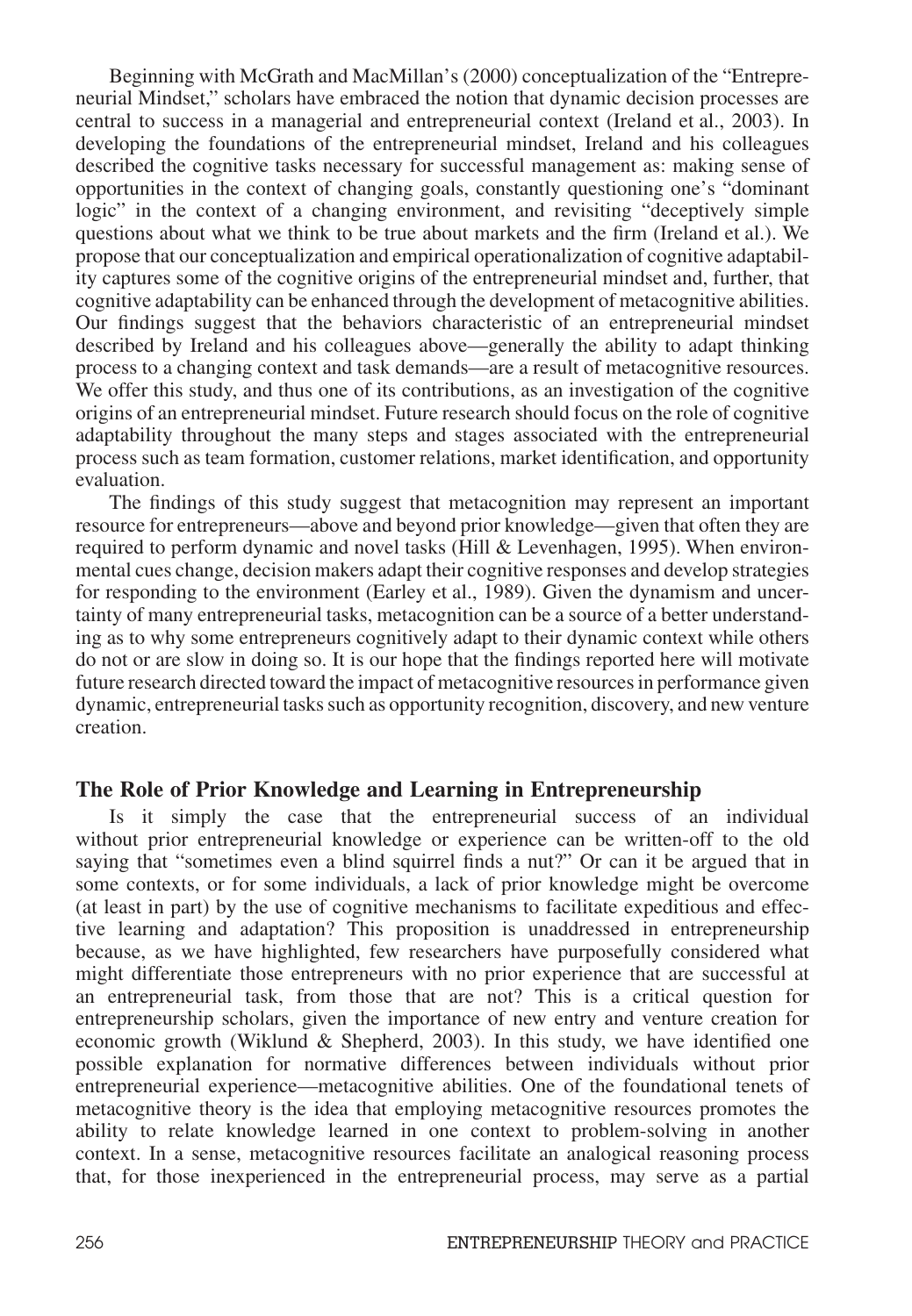substitute for prior entrepreneurial knowledge. In sum, we suggest that our findings represent a first step toward opening the door to consider the cognitive origins of entrepreneurial sense-making for those individuals without prior entrepreneurial experience.

## **Future Research**

Future research can build on the demonstrated relationship between metacognition and feedback in explaining cognitive adaptability at a dynamic task in the context of prior knowledge. Consider questions such as: Are more metacognitively aware individuals better able to "draw" on their knowledge and experience to adapt to dynamic environments? The current study was designed to minimize the potentially confounding impact of experience and prior knowledge. The findings of this study take a step further to address the question of "how" information may promote adaptability by beginning to investigate the process through which information—in this study, feedback—is incorporated into the decision policies of those engaged in an entrepreneurial, dynamic task. Future research can investigate the likely contingent relationship between metacognition and knowledge. Also, while we are very careful not to infer meaning to our nonsignificant finding with regard to the relationship between adaptable cognitions and metacognitive experience, the finding may highlight another compelling avenue for future research.

In the psychology and education literatures, metacognitive experience has been demonstrated to be important in translating past events in a way that makes them relevant and informative of a current task or situation (Flavell, 1987; Ford et al., 1998). The fact that metacognitive experience—at least in this study—appears not to have played a role in promoting adaptation on an entrepreneurial task raises interesting and important questions about the nature of entrepreneurial tasks (attributes, characteristics, etc.), and the utility of prior, disparate past events in facilitating sense-making in an entrepreneurial environment. Future research might extend the current study to one of inexperienced entrepreneurs, and also experienced entrepreneurs, to assess if the importance of metacognitive resources in promoting adaptability is enhanced or mitigated in the face of increasing entrepreneurial knowledge. Further, entrepreneurial tasks are often dynamic and novel. It could be that these characteristics of entrepreneurial tasks serve to "blunt" the potential benefits of metacognitive experience, and future research could investigate this proposition. In a related way, metacognitive experiences are affective and therefore more readily interpreted with age and experience (Flavell). While metacognitive abilities are robust and developed by early adulthood, research suggests that the *accuracy* of some types of metacognitive judgments might improve with age (Koriat & Shitzer-Reichert, 2002). Future research could focus on the role of metacognitive experience in promoting cognitive adaptability, as a function of both age and experience.

## **Potential Limitations**

This research shares some limitations with most judgment-based research. Most of these involve challenges to the external validity of conjoint analysis; criticisms that artificial experiments do not have the immediacy, emotional importance, nor consider all of the information used to make entrepreneurial decisions in "real life" and the possibility that respondents could attach importance to attributes merely because they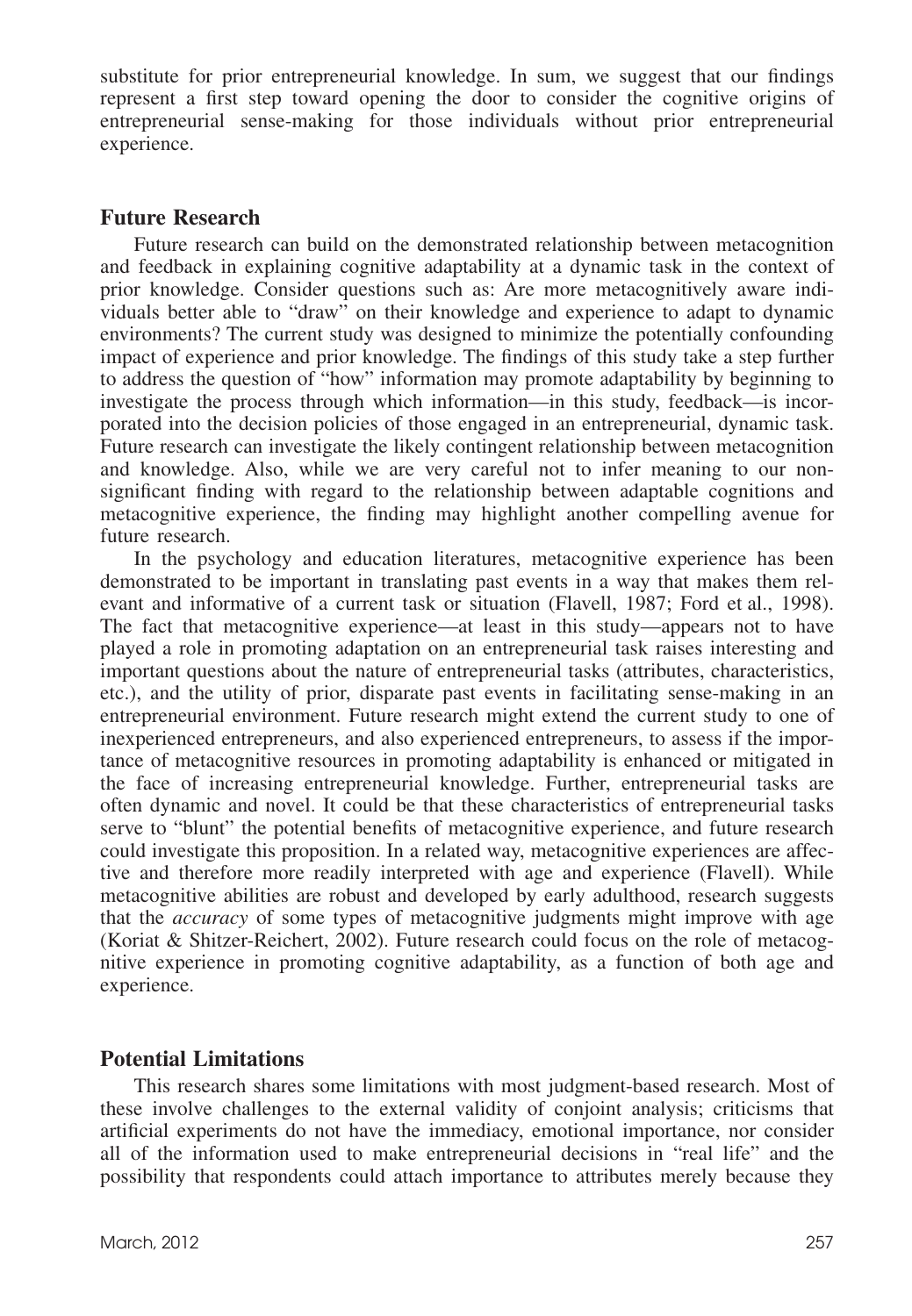were presented in the experiment. However, there is evidence that even in the most artificial situations, conjoint analyses significantly reflect the decision policies actually used by individuals (e.g., Brown, 1972; Hammond & Adelman, 1976), and that it is unlikely that respondents attach importance to attributes merely because they were presented in the experiment (cf. Brehmer & Brehmer, 1988). Further, the nature of the experimental design employed here means that concerns over respondents only using attributes because they are presented in the experiment are irrelevant because we explicitly direct the respondents in not only which criteria to use, but how to use them (the weights to be applied to each attribute). Thus, our focus was not to suggest *how* the attributes are used by the sample, but to test how feedback changed decision policies.

Closely related to the above criticism is the fact that the attributes presented in this experiment lack the richness of real-life cues. Even though this is an almost "unavoidable" limitation of conjoint experiments because conjoint designs do not faithfully represent the decision as it appears in reality, Stewart (1993) and others assert that the method has strong validity. Research indicates the hypothetical representations, like the ones used in this study, are useful for capturing real policies (Chaput de Saintonge  $\&$ Hathaway, 1981; Riquelme & Rickards, 1992). Further, an argument can be made that whether or not the decision scenarios "faithfully represented reality" was not relevant because the sample—as inexperienced entrepreneurs—had no basis in reality from which to judge the opportunity scenarios as representative of real life. Finally, we have argued that a student sample is appropriate given the aims of this study; that is, to consider how feedback type and metacognitive resources might relate to adaptability for individuals with no prior knowledge of the entrepreneurial task. However, because there is evidence that the accuracy of some metacognitive judgments improves with age and experience, the limited variance in age given our sample may constitute a limitation of this study.

#### **Conclusion**

In this study, we investigated the ability to revisit one's decision policies to adapt to a dynamic, entrepreneurial task. Complementing individual difference research on knowledge and performance at entrepreneurial tasks, we found that individuals inexperienced in the entrepreneurial process differed in metacognitive resources, and that these differences helped explain why some more effectively adapted their decision policy to reflect information about changes in the task. Although our finding that cognitive feedback was unsurprising because it was consistent with a well-established stream in the learning literature, we found that the benefits of cognitive feedback varied across naïve entrepreneurs and that the benefits were greater for those with more metacognitive knowledge. Given the breadth, complexity, and sheer volume of information available to entrepreneurial decision makers, and the rapid, substantial, and discontinuous change represented in contemporary business environments, we hope this research stimulates further investigations into explaining individual differences in "making the most" of feedback in response to dynamic entrepreneurial tasks, especially those with little to no experience.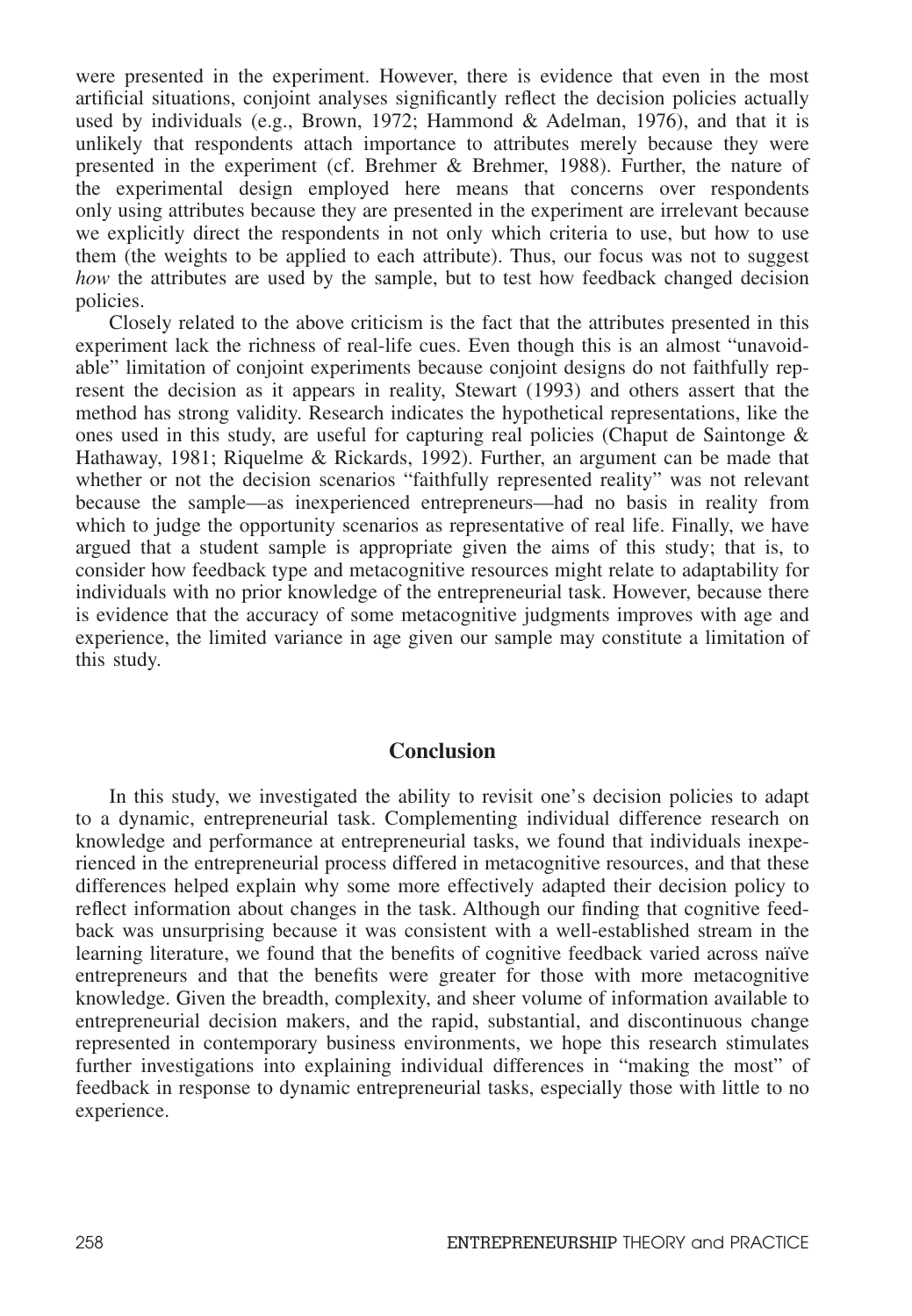# **Appendix 1**

# **Sample Opportunity Profile**



**Appendix 2**

# **Example of Feedback Presented to Respondents**

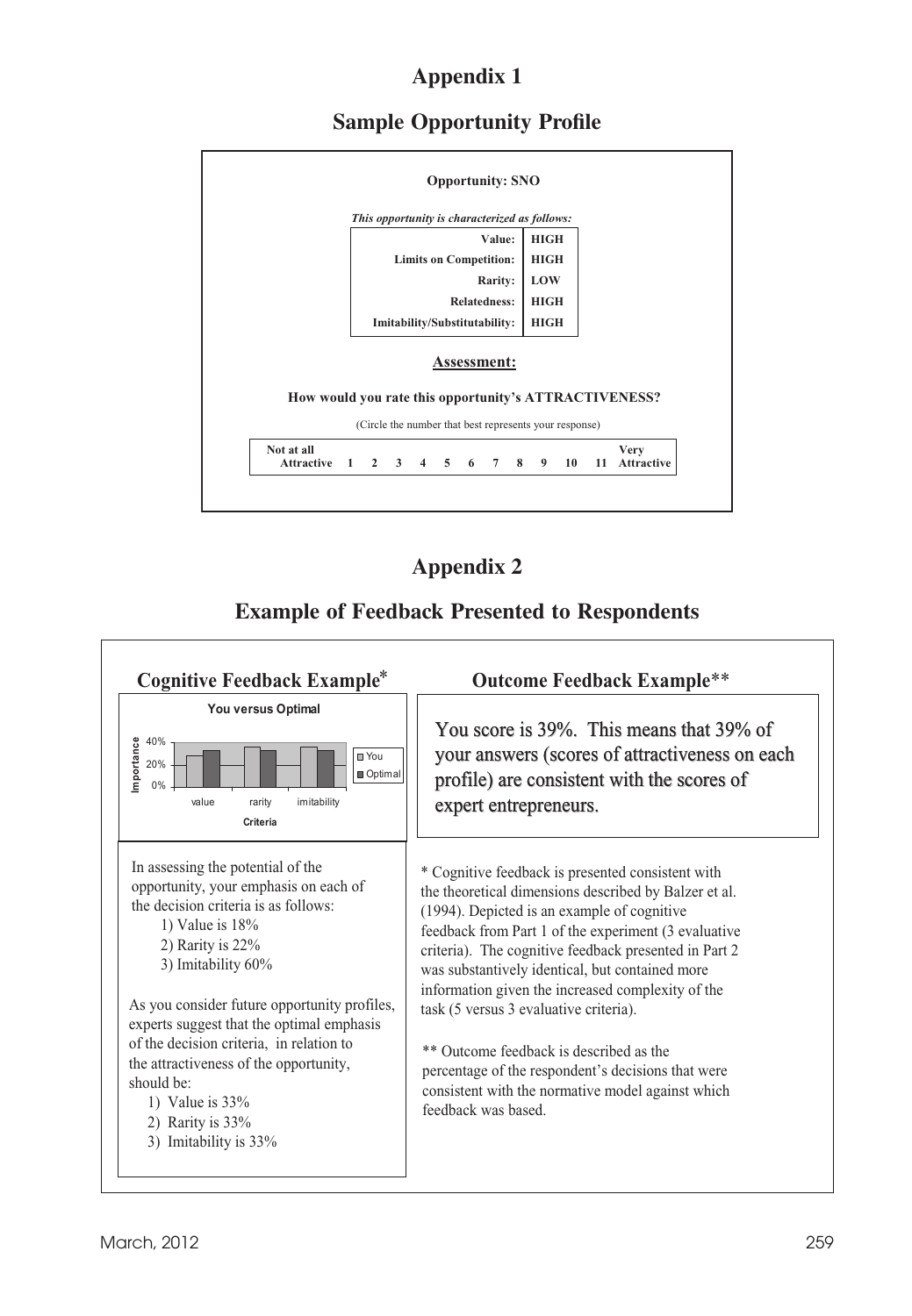## **REFERENCES**

Aguilar, F.J. (1967). *Scanning the business environment*. New York: MacMillan.

Akama, K. & Yamauchi, H. (2004). Task performance and metacognitive experiences in problem-solving. *Psychological Reports*, *94*(2), 715–722.

Allen, B. & Armour-Thomas, E. (1993). Construct validation of metacognition. *Journal of Psychology*, *127*(2), 203–211.

Alvarez, S. & Busenitz, L. (2001). The entrepreneurship of resource-based theory. *Journal of Management*, *27*(6), 755–776.

Ansoff, H.I. (1979). *Strategic management*. London: Macmillan.

Balzer, W., Doherty, M., & O'Connor, R. (1989). Effects of cognitive feedback on performance. *Psychological Bulletin*, *106*(3), 410–433.

Balzer, W., Hammer, L., & Sumner, K. (1994). Effects of cognitive feedback components, display format, and elaboration on performance. *Organizational Behavior and Human Decision Processes*, *58*(3), 369–385.

Barney, J. (1991). Firm resources and sustained competitive advantage. *Journal of Management*, *17*, 99–121.

Baron, R. (2000). Counterfactual thinking and venture formation: The potential effects of thinking about "what might have been." *Journal of Business Venturing*, *15*(1), 79–92.

Baron, R. (2006). Opportunity recognition as pattern recognition: How entrepreneurs "connect the dots" to identify new business opportunities. *Academy of Management Perspectives*, *20*(1), 104–119.

Baron, R. & Ensley, M. (2006). Opportunity recognition as the detection of meaningful patterns: Evidence from comparisons of novice and experienced entrepreneurs. *Management Science*, *52*(9), 1331–1344.

Baron, R. & Ward, T. (2004). Expanding entrepreneurial cognition's toolbox: Contributions from the field of cognitive science. *Entrepreneurship Theory and Practice*, *28*(6), 553–573.

Brehmer, A. & Brehmer, B. (1988). What have we learned about human judgment from thirty years of policy capturing? In B. Brehmer & C. Joyce (Eds.), *Human judgment: The SJT view* (pp. 75–114). North Holland: Elsevier.

Brehmer, B. (1980). In one word: Not from experience. *Acta Psychologica*, *45*, 223–241.

Brehmer, B. (1987). Development of mental models for decision in technological systems. In B. Brehmer & C.R.B. Joyce (Eds.), *New technology and human error* (pp. 111–120). New York: John Wiley & Sons.

Brehmer, B. (1990). Strategies in real-time, dynamic decision making. In R.M. Hogarth (Ed.), *Insights in decision making* (pp. 262–279). Chicago: University of Chicago Press.

Brehmer, B. (1995). Feedback delays in complex dynamic decision tasks. In P.A. Frensch & J. Funke (Eds.), *Complex problem solving: The European perspective* Hillsdale, NJ: Lawrence Erlbaum Associates.

Brock, D. & Slusky, L. (1994). Attitudes toward computers: Construct validation and relations to computer use. *Journal of Organizational Behavior*, *15*, 17–36.

Brown, T. (1972). A comparison of judgmental policy equations obtained from human judges under natural and contrived conditions. *Mathematics Bioscience*, *15*, 205–230.

Busenitz, L. & Barney, J. (1997). Differences between entrepreneurs and managers in large organizations: Biases and heuristics in strategic decision making. *Journal of Business Venturing*, *12*(1), 9–30.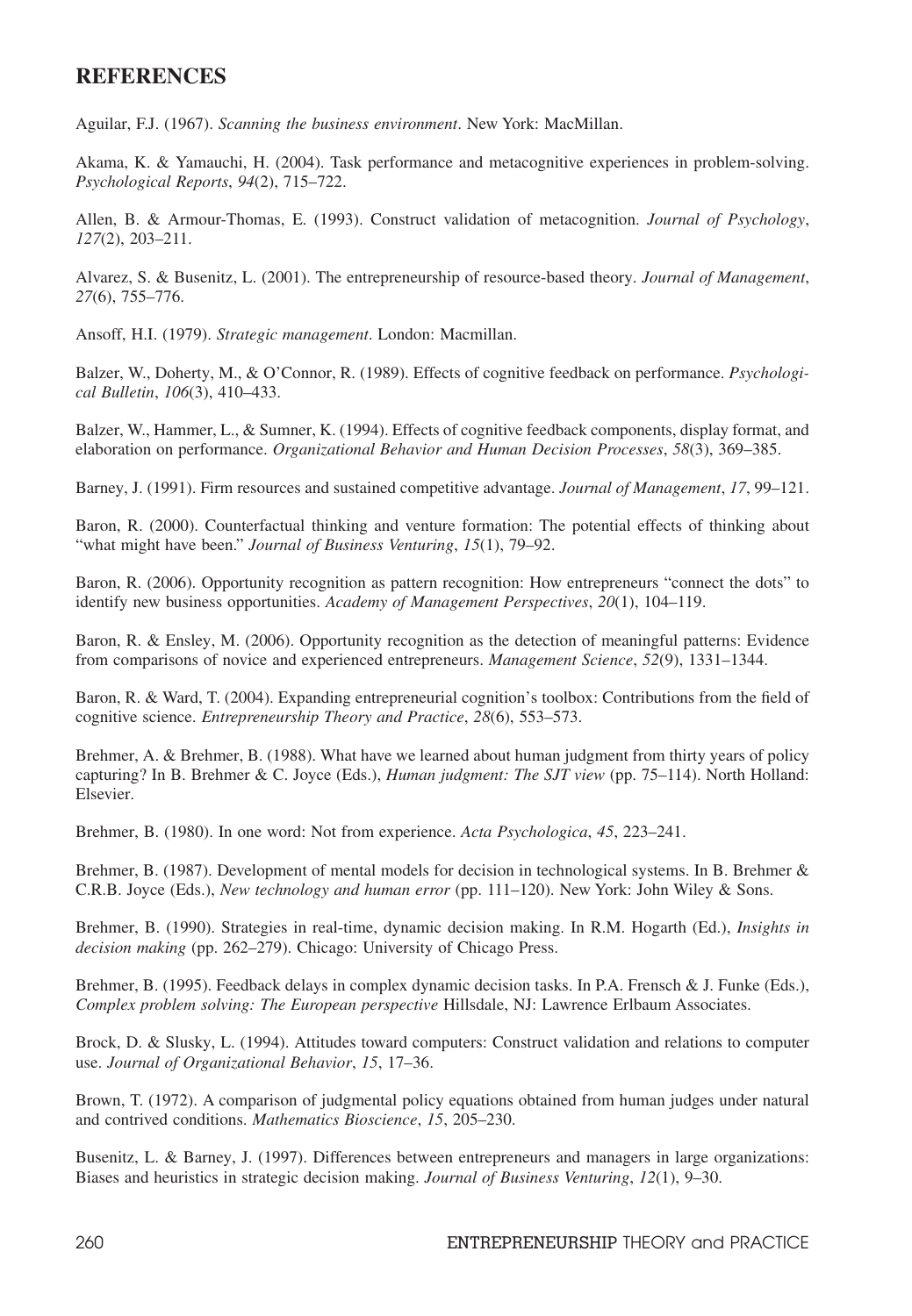Cacioppo, J., Petty, R., & Kao, C. (1984). The efficient assessment of need for cognition. *Journal of Personality Assessment*, *48*, 306–307.

Castellan, N.J. (1974). The effect of different types of feedback in multiple-cue probability learning. *Organizational Behavior and Human Performance*, *11*, 44–64.

Chaput de Saintonge, D. & Hathaway, N. (1981). Antibiotic use in otitis media: Patient simulations as an aid to audit. *British Medical Journal*, *283*, 883–884.

Choi, Y. & Shepherd, D.A. (2004). Entrepreneurs' decisions to exploit opportunities. *Journal of Management*, *30*(3), 377–395.

Christensen, C.M. (1997). *Innovator's dilemma: When new technologies cause great firms to fail*. Cambridge, MA: Harvard Business School Press.

Cliff, J.E., Jennings, P.D., & Greenwood, R. (2006). New to the game and questioning the rules: The experiences and beliefs of founders who start imitative versus innovative firms. *Journal of Business Venturing*, *21*, 633–663.

Cohen, J. & Cohen, P. (1983). *Applied multiple regression/correlation analysis for the behavioral sciences*. Hillsdale, NJ: Lawrence Erlbaum Associates, Inc.

Cooper, A., Gimeno-Gascon, J., & Woo, C. (1994). Initial human and financial capital as predictors of new venture performance. *Journal of Business Venturing*, 371–395.

Copeland, R., Francia, A., & Strawser, R. (1973). Students as subjects in behavioral research. *Accounting Review*, *48*, 365–372.

DeSarbo, W., MacMillan, I., & Day, D. (1987). Criteria for corporate venturing: Importance assigned by managers. *Journal of Business Venturing*, *2*, 329–350.

Dutton, J.E. & Duncan, R.B. (1987). The creation of momentum for change through the process of strategic issue diagnosis. *Strategic Management Journal*, *8*, 279–295.

Dutton, J.E. & Jackson, S.E. (1987). Categorizing strategic issues: Links to organizational action. *Academy of Management Review*, *12*(1), 76–90.

Earley, P.C. & Ang, S. (2003). *Cultural intelligence: Individual interactions across cultures*. Palo Alto, CA: Stanford University Press.

Earley, P.C., Connolly, T., & Ekegren, G. (1989). Goals, strategy development, and tack performance: Some limits on the efficacy of goal setting. *Journal of Applied Psychology*, *74*(1), 24–34.

Einhorn, H.J. & Hogarth, R.M. (1978). Confidence in judgement: Persistence of the illusion of validity. *Psychological Review*, *85*(5), 395–416.

Epstein, S., Pacini, R., Denes-Raj, V., & Heier, H. (1996). Individual differences in intuitive-experiential and analytical-rational thinking styles. *Journal of Personality and Social Psychology*, *7*, 390–416.

Ericsson, K.A. (2005). Recent advances in expertise research: A commentary on the contributions to the special issue. *Applied Cognitive Psychology*, *19*(2), 223–241.

Ericsson, K. (2007). Toward a science of expert and exceptional performance in sport: A reply to the Commentaries. *International Journal of Sport Psychology*, *38*(1), 109–123.

Ericsson, K., Nandagopal, K., & Roring, R. (2005). Giftedness viewed from the expert-performance perspective. *Journal for the Education of the Gifted Special Issue: Nature, Nurture, and the Development of Exceptional Competence*, *28*(3–4), 287–311.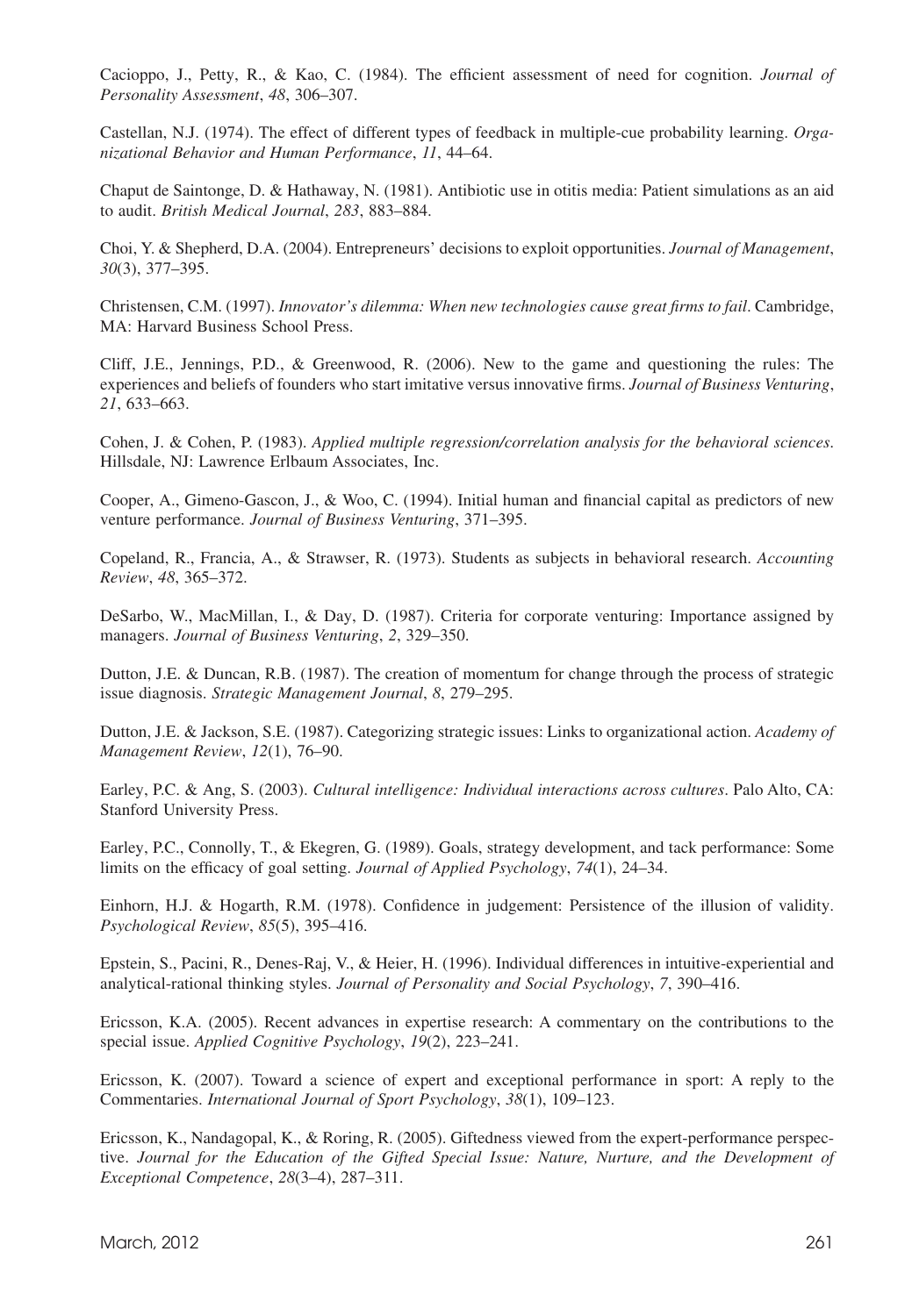Fischhoff, B. (1982). Debiasing. In D. Kahneman, P. Slovic, & A. Tversky (Eds.), *Judgment under uncertainty: Heuristics and biases* (pp. 422–444). Cambridge: Cambridge University Press.

Flavell, J. (1979). Metacognition and cognitive monitoring: A new area of cognitive-developmental inquiry. *American Psychologist*, *34*(10), 906–911.

Flavell, J.H. (1987). Speculations about the nature and development of metacognition. In F. Weinert & R. Kluwe (Eds.), *Metacognition, motivation, and understanding* (pp. 21–29). Hillsdale, NJ: Erlbaum.

Ford, K., Smith, E., Weissbein, D., Gully, S., & Salas, E. (1998). Relationships of goal orientation, metacognitive activity, and practice strategies with learning outcomes and transfer. *Journal of Applied Psychology*, *83*(2), 218–233.

Förster, J., Higgins, E.T., & Idson, L.C. (1998). Approach and avoidance strength during goal attainment: Regulatory focus and the "goal looms larger" effect. *Journal of Personality and Social Psychology*, *75*, 1115–1131.

Garner, R. & Alexander, P. (1989). Metacognition: Answered and unanswered questions. *Educational Psychologist*, *24*(2), 143–158.

Gentner, D. & Collins, A. (1981). Inference from lack of knowledge. *Memory and Cognition*, *9*, 434–443.

Glasspool, D. & Fox, J. (2005). *Knowledge, argument and meta-cognition in routine decision-making*. In T. Betsch & S. Haberstroh (Eds.), *The routines of decision making* (pp. 343–358). Hillsdale, NJ: Lawrence Erlbaum.

Glenberg, A. & Epstein, W. (1987). Inexpert calibration of comprehension. *Memory & Cognition*, *15*, 84– 93.

Gonzalez, C. (2004). Learning to make decisions in dynamic environments: Effects of time constraints and cognitive abilities. *Human Factors*, *46*(3), 449–460.

Green, P. (1984). Hybrid models for conjoint analysis: An expository review. *Journal of Marketing Research*, *21*, 155–169.

Green, P., Krieger, A., & Wind, Y. (2001). Thirty years of conjoint analysis: Reflections and prospects. *Interfaces*, *31*, S56–S73.

Hahn, G. & Shapiro, S. (1966). A catalogue and computer program for the design and analysis of orthogonal symmetric and asymmetric fractional factorial designs. Report No. 66-C-165. General Electric Corporation, Schenectady, NY.

Hammond, K. & Adelman, L. (1976). Science, values, and human judgment. *Science*, *194*, 389–397.

Hammond, K.R., Summers, D.A., & Deane, D.H. (1973). Negative effects of outcome feedback in multiplecue probability learning. *Organizational Behavior and Human Performance*, *9*, 30–34.

Harkness, A.R., Tellegen, A., & Waller, N. (1995). Differential conversion of self-report and informant data for multidimensional personality questionnaire traits: Implications for the construct of negative emotionality. *Journal of Personality Assessment*, *64*, 185–205.

Haynie, J.M. & Shepherd, D.A. (2009). A measure of cognitive adaptability for entrepreneurship research. *Entrepreneurship Theory and Practice*, *33*(3), 695–714.

Haynie, J.M., Shepherd, D.A., Mosakowski, E., & Earley, C. (2009). Cognitive adaptability: The theoretical origins of the entrepreneurial mindset. *Journal of Business Venturing*, *25*(2), 217–229.

Hayward, M., Shepherd, D., & Griffin, D. (2006). A hubris theory of entrepreneurship. *Management Science*, *52*(2), 160–172.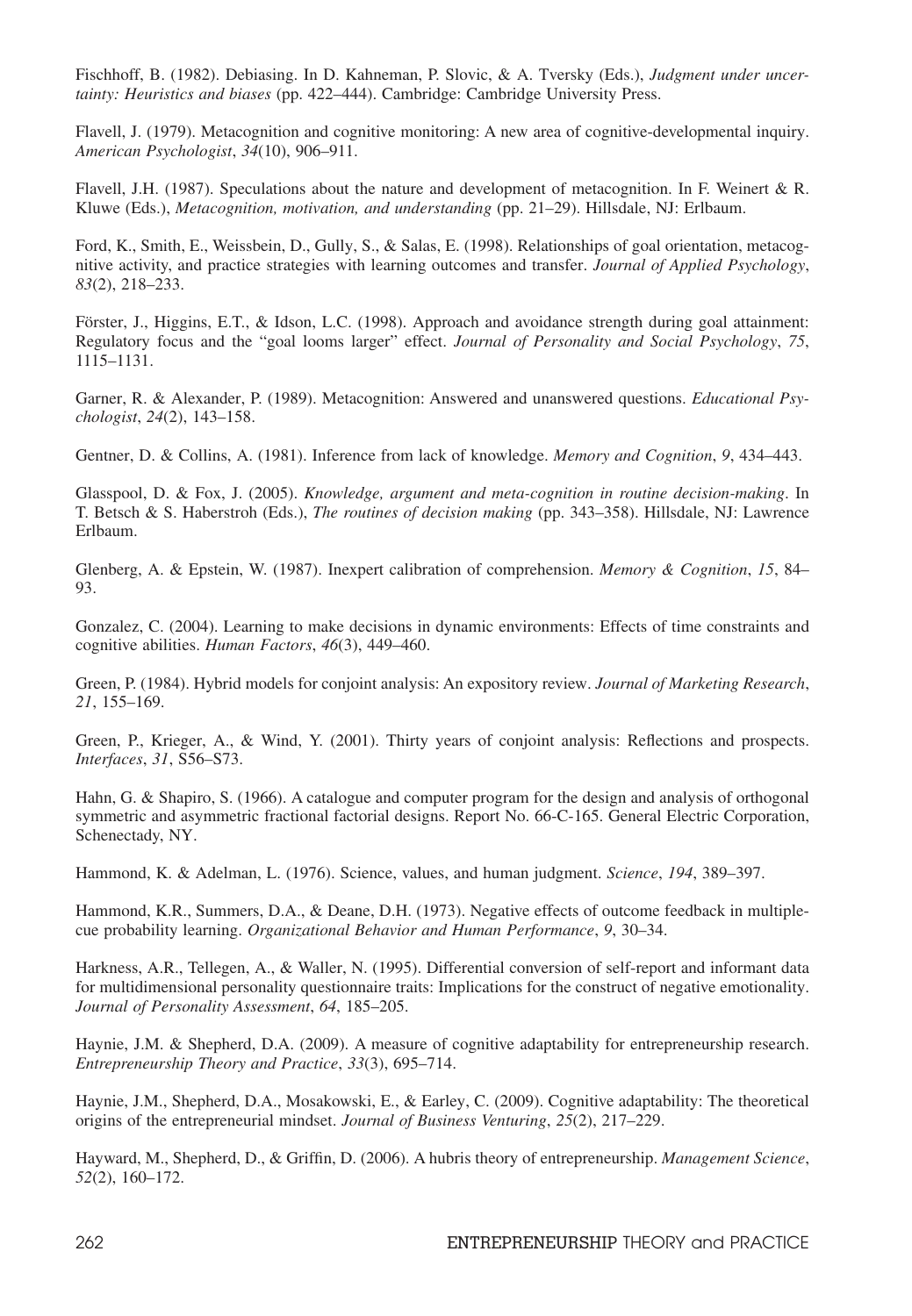Higgins, E. (1997). Beyond pleasure and pain. *American Psychologist*, *52*, 1280–1300.

Higham, P. & Gerrard, C. (2005). Not all errors are created equal: Metacognition and changing answers on multiple choice tests. *Canadian Journal of Experimental Psychology*, *59*, 28–34.

Hill, R.C. & Levenhagen, M. (1995). Metaphors and mental models: Sensemaking and sensegiving in innovative and entrepreneurial activities. *Journal of Management*, *21*(6), 1057–1074.

Hitt, M. (2000). The new frontier: Transformation of management for a new millennium. *Organization Dynamics*, *28*(3), 6–18.

Hitt, M.A., Keats, B.W., & DeMarie, S. (1998). Navigating in the new competitive landscape: Building strategic flexibility and competitive advantage in the 21st century. *Academy of Management Executive*, *12*(4), 22–42.

Huber, J. (1987). Conjoint analysis: How we got here and where we are. Sawtooth Software Research Paper Series.

Ireland, R. & Hitt, M. (1999). Achieving and maintaining strategic competitiveness in the 21st century: The role of strategic leadership. *Academy of Management Executive*, *13*(1), 43–57.

Ireland, D., Hitt, M., & Sirmon, D. (2003). A model of strategic entrepreneurship: The construct and its dimensions. *Journal of Management*, *29*(6), 963–990.

Kacmar, M. & Carlson, D. (1997). Further validation of the perceptions of politics scale (POPS): A multiple sample investigation. *Journal of Management*, *23*, 627–659.

Keisler, S. & Sproul, L. (1982). Managerial responses to changing environments: Perspectives on problem sensing from social cognition. *Administrative Science Quarterly*, *27*, 548–570.

Koriat, A. & Shitzer-Reichert, R. (2002). Metacognitive judgments and their accuracy: Insights from the processes underlying judgments of learning in children. In P. Chambres, M. Izaute, & P-J. Marescaux (Eds.), *Metacognition: Process, function, and use* (pp. 1–17). New York: Kluwer.

Krause, S., Frese, M., Friedrich, C., & Unger, J. (2005). Entrepreneurial orientation: A psychological model of success among southern African small business owners. *European Journal of Work and Organizational Psychology*, *14*(3), 315–328.

LePine, J., Colquitt, J., & Erez, A. (2000). Adaptability to changing task contexts: Effects of general cognitive ability, conscientiousness, and openness to experience. *Personnel Psychology*, *53*, 563–593.

Lerch, F.J. & Harter, D.E. (2001). Cognitive support for real-time dynamic decision making. *Information Systems Research*, *12*(1), 63–82.

Lowe, R. & Ziedonis, A. (2006). Overoptimism and the performance of entrepreneurial firms. *Management Science*, *52*(2), 173–186.

Lyles, M. & Mitroff, I. (1980). Organizational problem formulation: An empirical study. *Administrative Science Quarterly*, *25*(2), 102–119.

McGrath, R. & MacMillan, I. (2000). *The entrepreneurial mindset: Strategies for continuously creating opportunity in an age of uncertainty*. Canbridge, MA: Harvard Business School Press.

Mitchell, R., Smith, B., Seawright, K., & Morse, E. (2000). Cross-cultural decisions and the venture creation decision. *Academy of Management Journal*, *43*(5), 974–994.

Neter, J., Wasserman, W., & Kutner, M. (1990). *Applied linear statistical models* (3rd ed.). Boston: Irwin.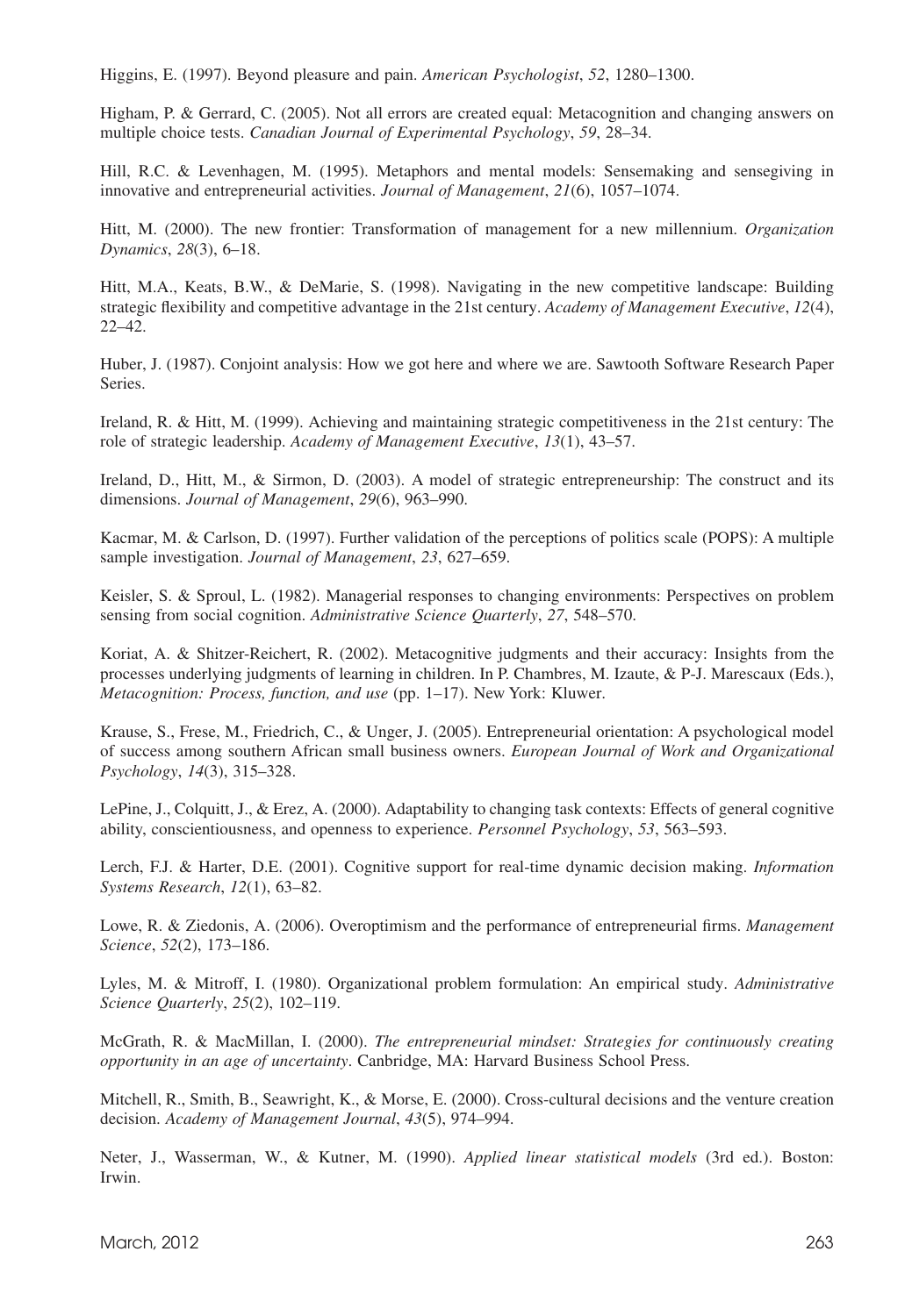Nutt, P.C. (1979). Influence of decision styles on use of decision models. *Technological Forecasting and Social Change*, *14*, 77–93.

Priem, R.L. (1994). Executive judgment, organizational congruence, and firm performance. *Organization Science*, *5*, 421–437.

Priem, R. & Harrison, D. (1994). Exploring strategic judgment: Methods for testing the assumptions of prescriptive contingency theories. *Strategic Management Journal*, *15*, 311–324.

Remus, W., O'Conner, M., & Griggs, K. (1996). Does feedback improve the accuracy of recurrent judgmental forecasts? *Organizational Behavior and Human Decision Processes*, *66*, 22–30.

Riquelme, H. & Rickards, T. (1992). Hybrid conjoint analysis: An estimation probe in new venture decisions. *Journal of Business Venturing*, *7*, 505–518.

Romanelli, E. (1989). Environments and strategies of organizational start up: Effects on early survival. *Administrative Science Quarterly*, *34*, 369–387.

Sanna, L. & Schwarz, N. (2007). Metacognitive experiences and hindsight bias: It's not just the thought (content) that counts! *Social Cognition*, *25*(1), 185–202.

Sarasvathy, S.D. (2001). Causation and effectuation: Toward a theoretical shift from economic inevitability to entrepreneurial contingency. *Academy of Management Review*, *26*(2), 243–288.

Schmidt, A. & Ford, K. (2003). Learning within a learner control training environment: The interactive effects of goal orientation and metacognitive instruction on learning outcomes. *Personnel Psychology*, *56*(2), 405– 429.

Schneider, W., Visé, M., Lockl, I.K., & Nelson, T.O. (2000). Developmental trends in children's memory monitoring: Evidence from a judgment-of-learning task. *Cognitive Development*, *15*, 115–134.

Schraw, G. (1995). Measures of feeling-of-knowing accuracy: A new look at an old problem. *Applied Cognitive Psychology*, *9*, 321–322.

Schraw, G. (1998). Promoting general metacognitive awareness. *Instructional Science*, *26*(1–2), 113–125.

Schraw, G. & Dennison, R. (1994). Assessing metacognitive awareness. *Contemporary Educational Psychology*, *19*, 460–475.

Schwartz, N. (1998). Accessible content and accessibility experiences: The interplay of declarative and experiential information in judgment. *Personality and Social Psychology Review*, *2*(2), 87–99.

Schwartz, N. (2004). Meta-cognitive experiences in consumer judgment and decision making. *Journal of Consumer Psychology*, *14*, 332–348.

Shane, S. (2000). Prior knowledge and the discovery of entrepreneurial opportunities. *Organization Science*, *11*, 448–469.

Shepherd, D. (1999). Venture capitalists' assessment of new venture survival. *Management Science*, *45*(5), 621–632.

Shepherd, D.A. (2003). Learning from business failure: Propositions of grief recovery for the self-employed. *Academy of Management Review*, *28*(2), 318–328.

Song, M., Podoynitsyna, K., van der Bij, H., & Halman, J. (2008). Success factors in new ventures: A meta-analysis. *Journal of Product Innovation Management*, *25*(1), 7–27.

Staw, B. & Boettger, R. (1990). Task revision: A neglected form of work performance. *Academy of Management Journal*, *33*(3), 534–560.